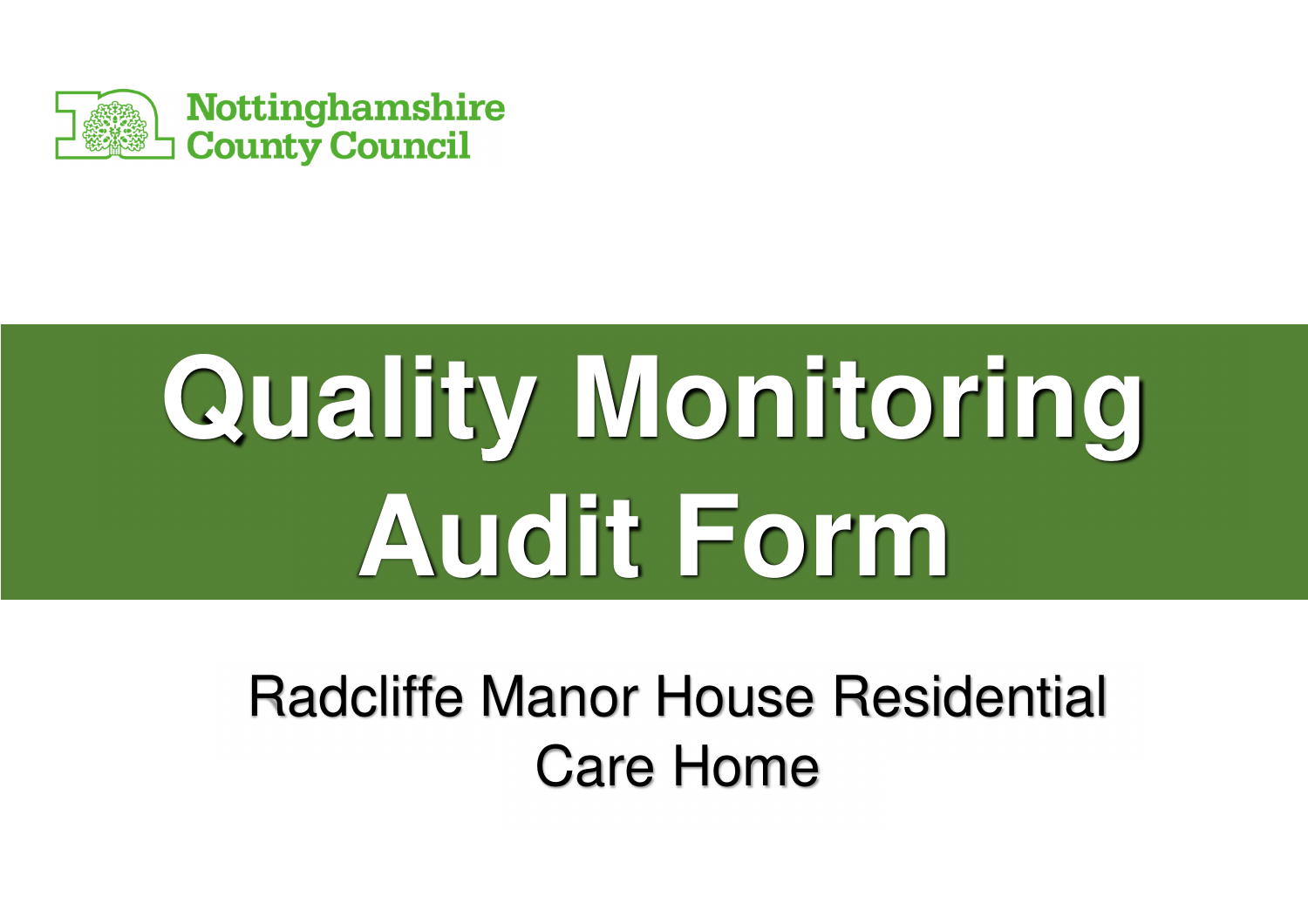| Home Name:                                         | Radcliffe Manor House Care Home                                                        |                              |    |
|----------------------------------------------------|----------------------------------------------------------------------------------------|------------------------------|----|
| Manager: (Are they<br>registered with the<br>CQC?) | Mrs Melanie Gayle Barron (CQC Registered)                                              |                              |    |
| Provider:                                          | Home of Rest for Old People Also Known as Radcliffe Manor House                        |                              |    |
| <b>Type of Service:</b>                            | <b>Residential Dementia Care</b>                                                       |                              |    |
| Home Address:                                      | 52 Main Street, Radcliffe on Trent, Nottingham, NG12 2AD<br>Telephone no: 0115 9110138 |                              |    |
| <b>Email Address:</b>                              | melbarron@radcliffemanorhouse.co.uk                                                    |                              |    |
| Date of Audit:                                     | 19 October 2021                                                                        |                              |    |
| Band:                                              | 5                                                                                      | <b>Previous Band:</b>        | 5  |
| Score:                                             | 51/57                                                                                  | <b>Action Plan Required?</b> | No |

| Key: | <b>Excellent</b>            | Good                 |
|------|-----------------------------|----------------------|
|      | <b>Improvement Required</b> | <b>Does Not Meet</b> |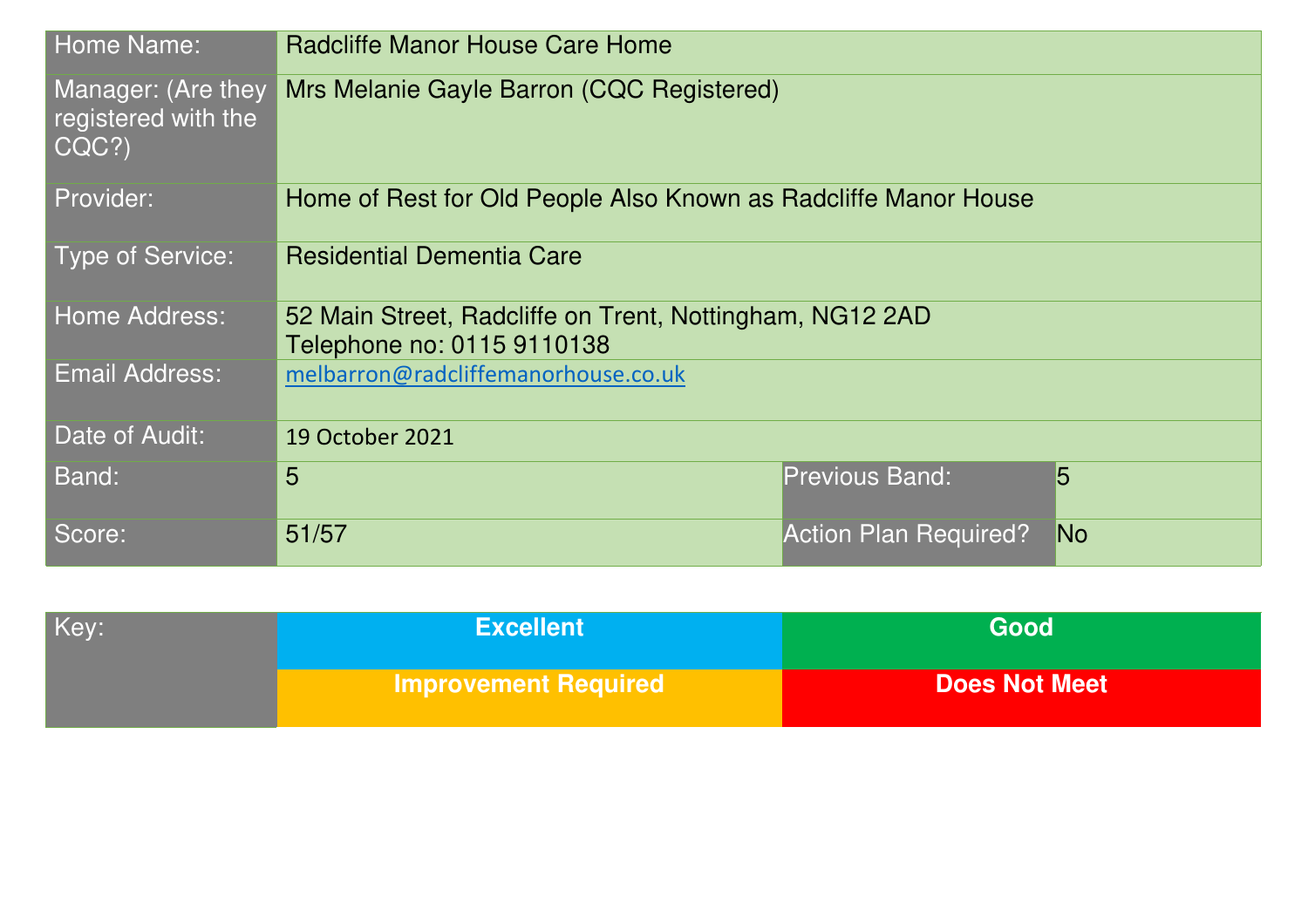**Standard One: People who use the service experience outcome focussed person centred care:** People who receive a care service receives outcome focussed person-centred care, which considers their choices and preferences. Care is provided in a positive risk-taking environment, which supports people to make decisions regarding their care.

**1.1** Each service user has a personalised support plan which identifies patterns of daily living. Service users and / or families / advocates are involved in the process and are able to contribute their views.

| <b>Recommendations:</b>                                                                                                                                                 | <b>Observed Evidence</b>                                                                                                                                                                                                                                                                                                                                                                                                                                                                                                                                                                                                                                                                                                      |
|-------------------------------------------------------------------------------------------------------------------------------------------------------------------------|-------------------------------------------------------------------------------------------------------------------------------------------------------------------------------------------------------------------------------------------------------------------------------------------------------------------------------------------------------------------------------------------------------------------------------------------------------------------------------------------------------------------------------------------------------------------------------------------------------------------------------------------------------------------------------------------------------------------------------|
| Score<br>Ensure care plan review<br>Good<br>evaluations contained more<br>detail to show what has been<br>looked at and who has been<br>involved in the review process. | Robust evidence was gathered and assessed relating to this standard during<br>the annual audit process 2021/2022. Our judgement was that the standard<br>was good.                                                                                                                                                                                                                                                                                                                                                                                                                                                                                                                                                            |
|                                                                                                                                                                         | We spoke with residents living at the home, residents told us they were very<br>happy with the care they received. We looked at a sample of care plans and<br>found these were person centred and were completed with the resident and<br>families, (Where appropriate), upon admission and found they detailed the<br>level of support required. We found the care plans are reviewed on a regular<br>basis and the resident was involved unless they stated otherwise. Within the<br>care plans we looked at [5] we found the reviews were taking place. However,<br>we felt the documented review evaluations required more detail. For example,<br>"care plan remains relevant". Manager told us they would address this. |
|                                                                                                                                                                         | We found that residents' personal choices, preferences and equality and<br>diversity needs were considered with in the care plans. Where decisions<br>regarding changes to the support of residents, the resident was included in the<br>decision-making process (wherever possible). Recordings seen show relatives<br>are included where possible.                                                                                                                                                                                                                                                                                                                                                                          |
|                                                                                                                                                                         | We found likes, dislikes and preferences were recorded, and this also included<br>what type of activities they would like to be involved with. Activities were taking<br>place in the home at the time of this audit visit.                                                                                                                                                                                                                                                                                                                                                                                                                                                                                                   |
|                                                                                                                                                                         |                                                                                                                                                                                                                                                                                                                                                                                                                                                                                                                                                                                                                                                                                                                               |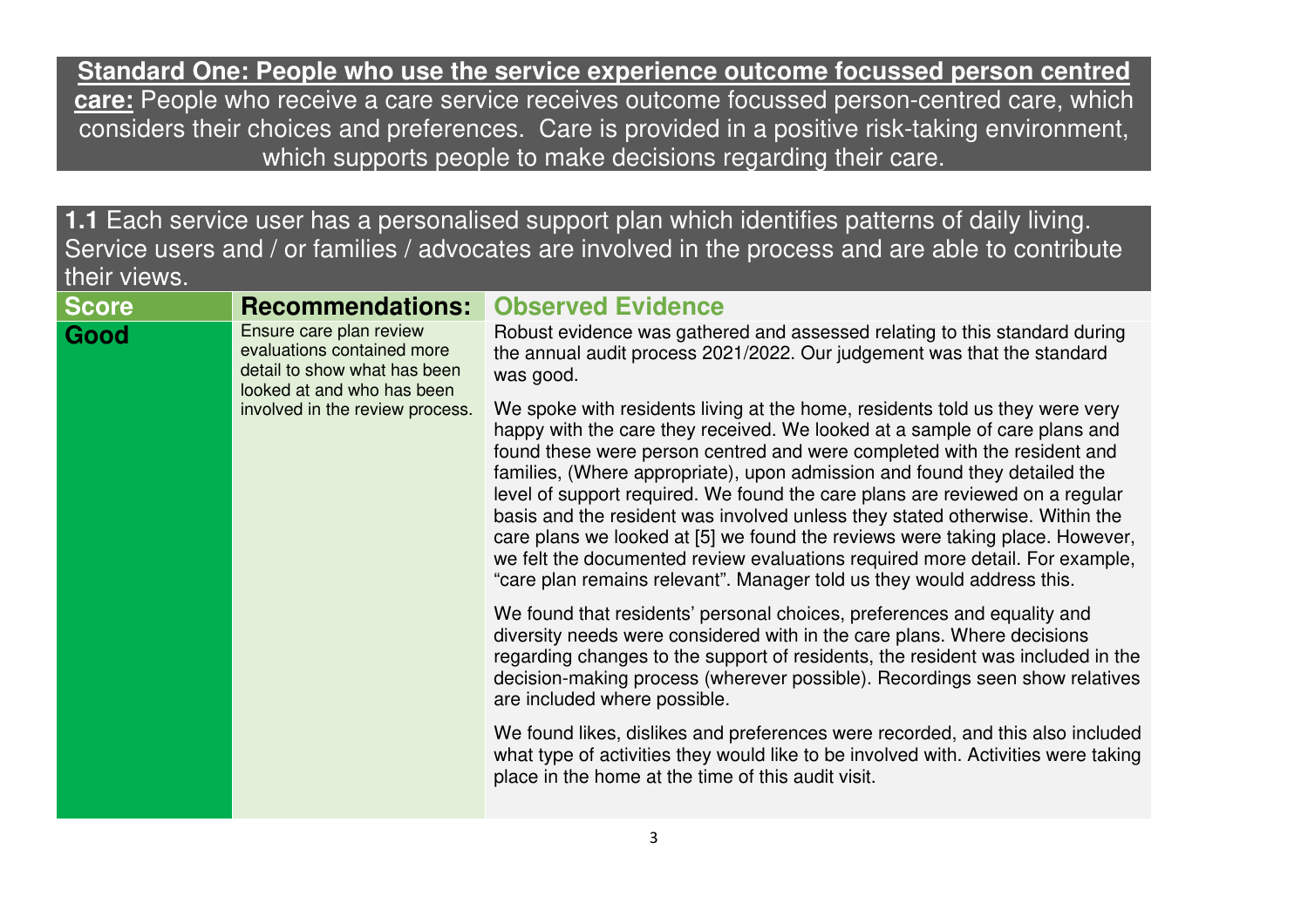**1.1** Each service user has a personalised support plan which identifies patterns of daily living. Service users and / or families / advocates are involved in the process and are able to contribute their views.

> This means each resident has a personalised assessment and care plan that identifies, through inclusion, the patterns of daily living in relation to their assessed needs, individual's wishes, choices, goals and sets out how the support, care and/or treatment is to be delivered. Review evaluations require more detail.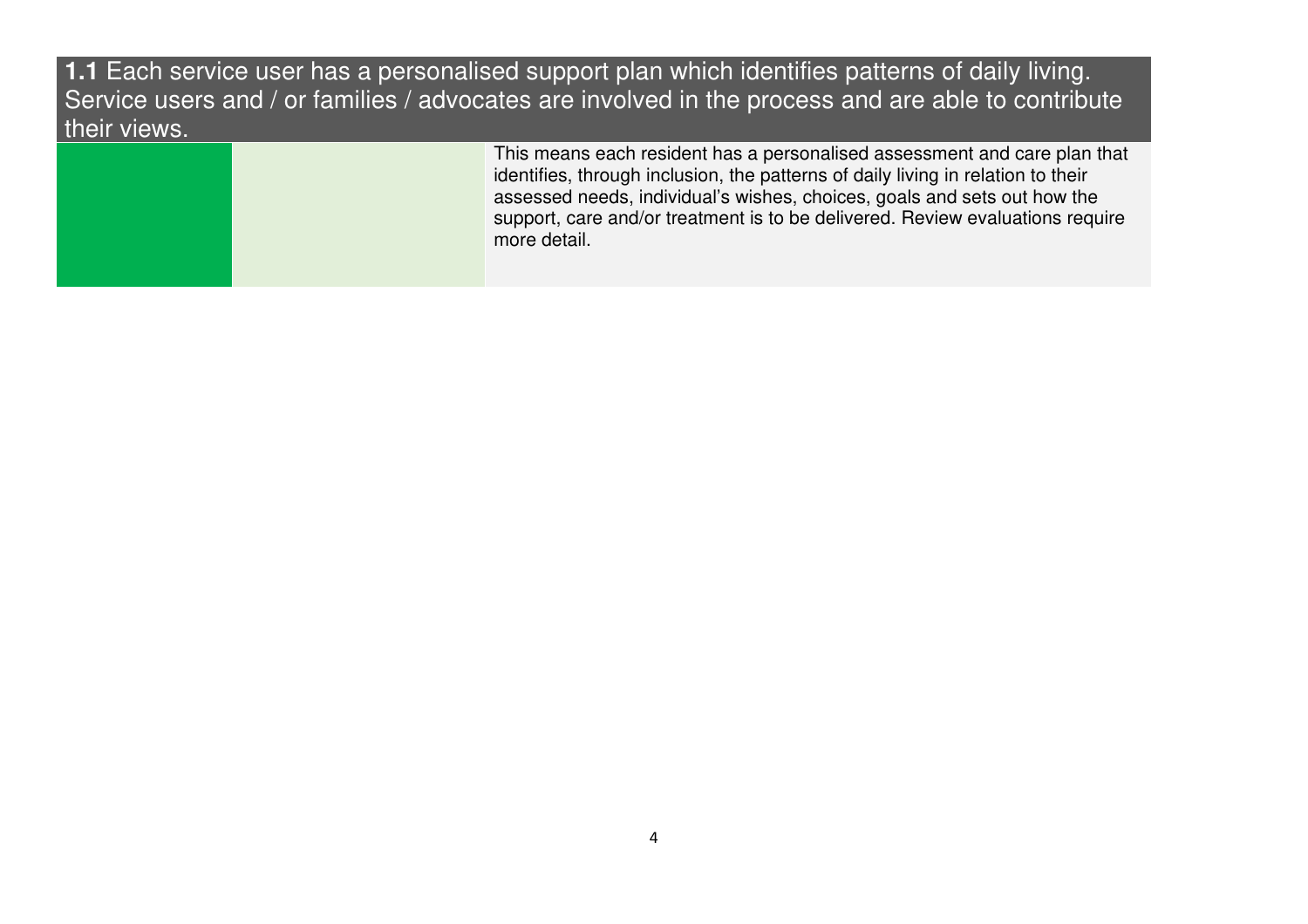| <b>In the case of the property provided</b> increase the case of non-and-actually now these will be managed<br>and are reviewed, supporting service users to make informed choices.                                                                                                                                                           |                                                                                                                                                                                                                                                                                                                                                                                                                                                                                                                                                                                                     |                                                                                                                                                                                                                                                                                                                       |
|-----------------------------------------------------------------------------------------------------------------------------------------------------------------------------------------------------------------------------------------------------------------------------------------------------------------------------------------------|-----------------------------------------------------------------------------------------------------------------------------------------------------------------------------------------------------------------------------------------------------------------------------------------------------------------------------------------------------------------------------------------------------------------------------------------------------------------------------------------------------------------------------------------------------------------------------------------------------|-----------------------------------------------------------------------------------------------------------------------------------------------------------------------------------------------------------------------------------------------------------------------------------------------------------------------|
| <b>Score</b>                                                                                                                                                                                                                                                                                                                                  | <b>Recommendations:</b>                                                                                                                                                                                                                                                                                                                                                                                                                                                                                                                                                                             | <b>Observed Evidence</b>                                                                                                                                                                                                                                                                                              |
| Good                                                                                                                                                                                                                                                                                                                                          | Ensure all window restrictors in<br>residents' rooms are checked<br>regularly and recorded. This<br>includes room twenty.                                                                                                                                                                                                                                                                                                                                                                                                                                                                           | Robust evidence was gathered and assessed relating to this standard during<br>the annual audit process 2021/2022. Our judgement was that the standard<br>was good.                                                                                                                                                    |
| Ensure mattress check audits<br>are completed regularly and<br>recordings support any actions<br>that need addressing.<br>Ensure air flow mattresses<br>used have the settings<br>recorded in the resident's<br>respective care plan and that<br>these settings are checked<br>regularly to prevent any risk to<br>resident's pressure areas. | We looked at a sample of care plans and found where a risk was identified a<br>corresponding risk assessment was in place. We looked at the care plan for<br>one resident who was identified as needing support with moving and handling.<br>We looked at the daily records and found the risk assessment was working as<br>expected. We saw changes in needs were used to update the risk<br>assessment. Where actions had been identified to minimise the risk, these<br>actions were put in place. Personal emergency evacuation plans (PEEPS) are<br>in place and reviewed.                     |                                                                                                                                                                                                                                                                                                                       |
|                                                                                                                                                                                                                                                                                                                                               | We looked in room twenty and found that the window restrictors in this<br>occupied resident room were not in place. The manager saw this. We spoke<br>with the manager about this and they apologised and told us they would<br>address this sooner rather than later. We also found that mattress audits<br>required completion for 2021. The manager told us these audits are to<br>commence soon. Care plans for residents who have an airflow mattress in<br>place are to contain air flow mattress setting figures pertinent to the individual.<br>The manager told us they would review this. |                                                                                                                                                                                                                                                                                                                       |
|                                                                                                                                                                                                                                                                                                                                               |                                                                                                                                                                                                                                                                                                                                                                                                                                                                                                                                                                                                     | This means care plans include identified areas of risk and detail how these will<br>be managed. They are reviewed within appropriate timescales. Personal<br>emergency evacuation plans (PEEPS) are in place. Mattress audit to<br>commence and air flow mattress setting figures to be care planned and<br>reviewed. |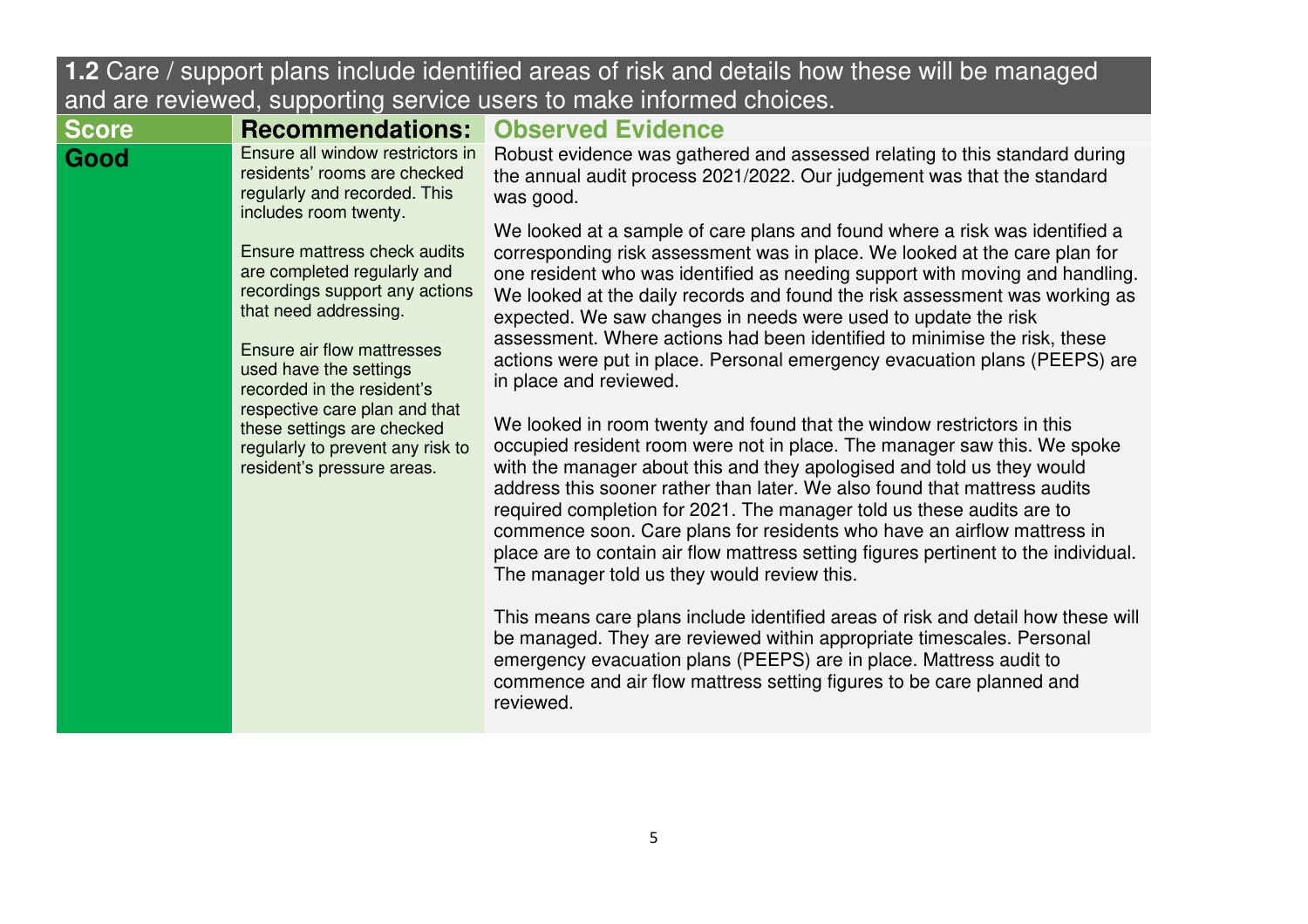| 1.3 Accurate records relating to service users are completed in a timely way and stored in a safe<br>place. |                                           |                                                                                                                                                                                                                                                                                        |
|-------------------------------------------------------------------------------------------------------------|-------------------------------------------|----------------------------------------------------------------------------------------------------------------------------------------------------------------------------------------------------------------------------------------------------------------------------------------|
| <b>Score</b>                                                                                                | <b>Recommendations: Observed Evidence</b> |                                                                                                                                                                                                                                                                                        |
| <b>Excellent</b>                                                                                            | None.                                     | Robust evidence was gathered and assessed relating to this standard during<br>the annual audit process 2021/2022. Our judgement was that the standard<br>was excellent.                                                                                                                |
|                                                                                                             |                                           | We spoke with a resident regarding their involvement in their care/support.<br>The resident said, "They check I'm happy with my care plan". We looked at<br>daily records regarding what residents were involved in each day. We found<br>that these records were relatively detailed. |
|                                                                                                             |                                           | We found that all residents care plans and documentation is stored away<br>safely when not in use.                                                                                                                                                                                     |
|                                                                                                             |                                           | This means residents are telling us they are involved in the care planning<br>process and can contribute their views, opinions and understanding.<br>Confidentiality regarding protecting resident's details is upheld.                                                                |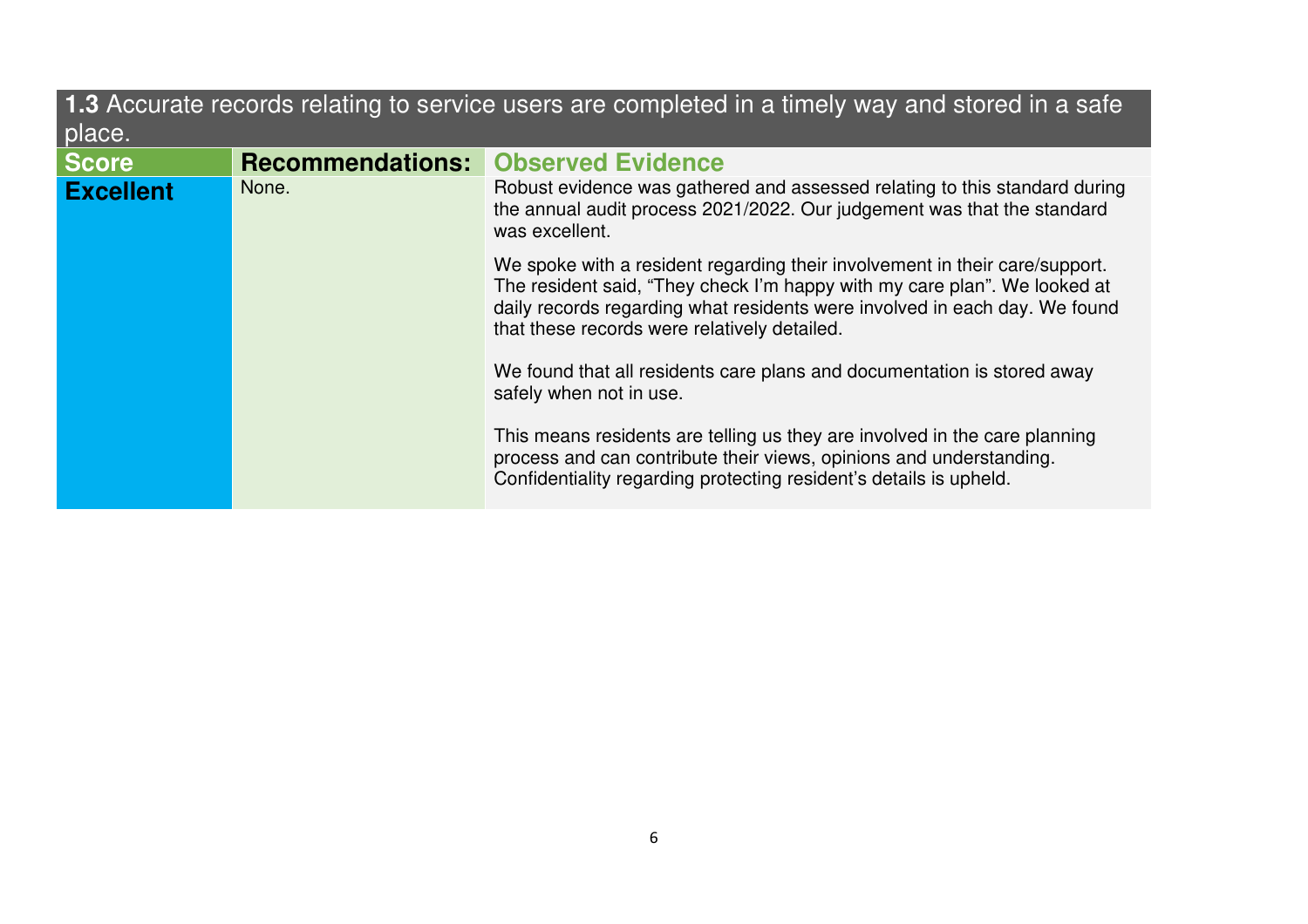| accordance with their identified heeds and wishes. |                         |                                                                                                                                                                                                                                                                                                                                                                                 |
|----------------------------------------------------|-------------------------|---------------------------------------------------------------------------------------------------------------------------------------------------------------------------------------------------------------------------------------------------------------------------------------------------------------------------------------------------------------------------------|
| <b>Score</b>                                       | <b>Recommendations:</b> | <b>Observed Evidence</b>                                                                                                                                                                                                                                                                                                                                                        |
| <b>Excellent</b>                                   | None.                   | Robust evidence was gathered and assessed relating to this standard during<br>the annual audit process 2021/2022. Our judgement was that the standard<br>was excellent.                                                                                                                                                                                                         |
|                                                    |                         | We spoke with residents regarding the quality and choice of food. They said, "I<br>like the meals" and "Lots to eat". We observed the lunchtime meal and found<br>this was a very sociable occasion. Staff were seen assisting residents where<br>needed. We found the staff to be kind and respectful to the people they care<br>for.                                          |
|                                                    |                         | We found Nutritional assessments had been completed where required. We<br>looked at the training records and found staff have competed any relevant<br>training. For example, hydration and nutrition. We spoke with staff and they<br>provided us with records and information to support residents likes, dislikes,<br>preferences, special dietary needs, and any allergies. |
|                                                    |                         | This means residents are afforded a choice of suitable nutritious food and in<br>enough amounts for their needs in accordance with their identified needs and<br>wishes. Relevant professionals are involved where required.                                                                                                                                                    |

**1.4.** Service users are afforded a choice of suitable nutritious food and in sufficient amounts in accordance with their identified needs and wishes.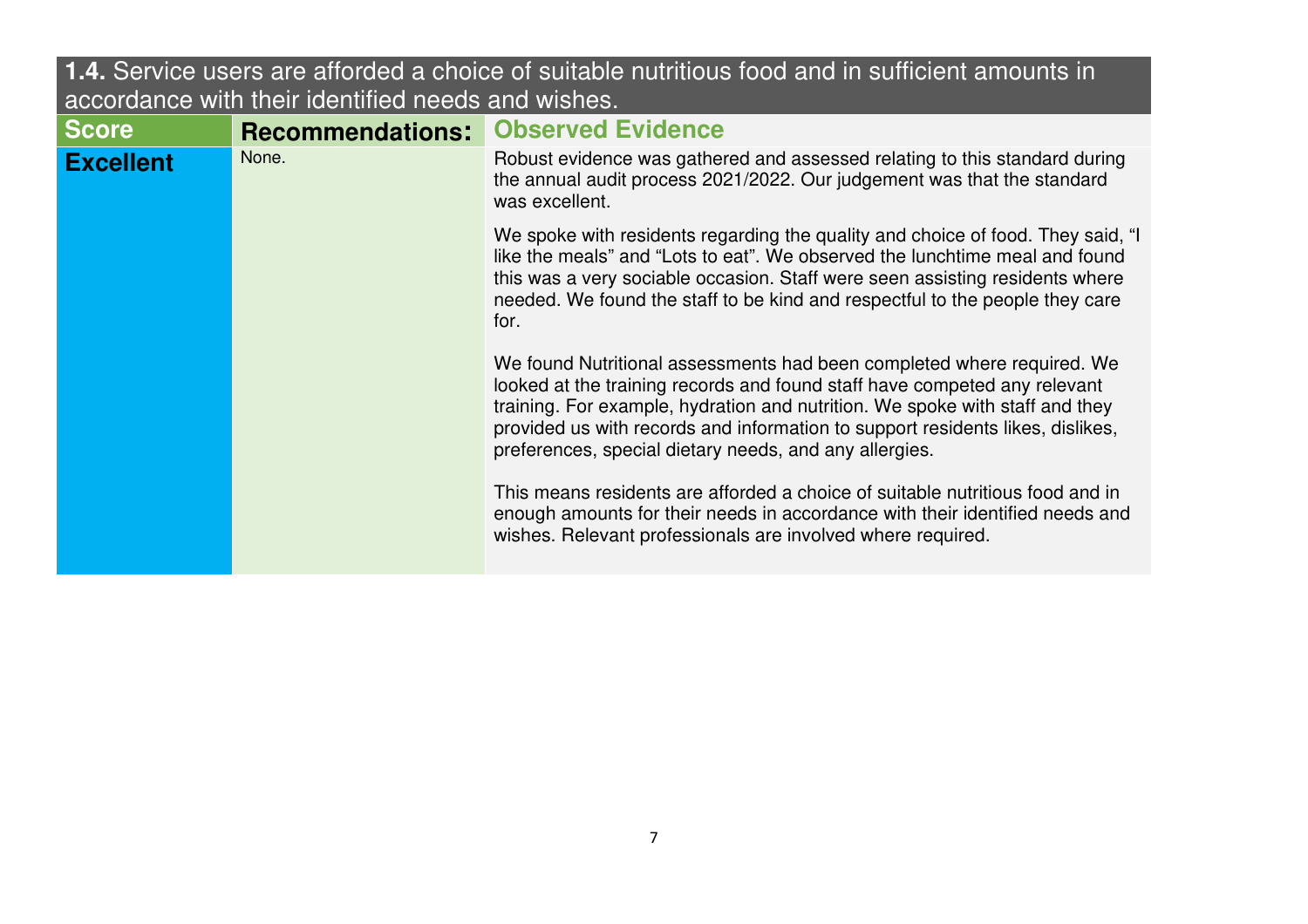## **1.5.** Service users are supported with dignity through individual stages of life, by staff respecting their choices and preferences.

| <b>Score</b>                                                                                                                                     | <b>Recommendations:</b>                                                                                                                                                                                                                                                                                                                                                                                                                    | <b>Observed Evidence</b>                                                                                                                                                                                      |
|--------------------------------------------------------------------------------------------------------------------------------------------------|--------------------------------------------------------------------------------------------------------------------------------------------------------------------------------------------------------------------------------------------------------------------------------------------------------------------------------------------------------------------------------------------------------------------------------------------|---------------------------------------------------------------------------------------------------------------------------------------------------------------------------------------------------------------|
| Ensure care plans contain<br>Good<br>information and details about<br>resident's end of life care<br>specifics (last wishes and<br>preferences). | Robust evidence was gathered and assessed relating to this standard during<br>the annual audit process 2021/2022. Our judgement was that the standard<br>was good.                                                                                                                                                                                                                                                                         |                                                                                                                                                                                                               |
|                                                                                                                                                  | We looked at [4] care plans found some care plans that documented person-<br>centred end of life care specifics. They included considerations of the<br>residents' preferences and wishes regarding care, support, and treatment.<br>We also found care plans that required more detail. For example, some care<br>plans contain completed RESPECT forms and other didn't. We spoke with the<br>manager about this.                        |                                                                                                                                                                                                               |
|                                                                                                                                                  | We looked at the care plan for one resident who had a Do Not Attempt<br>Cardiopulmonary Resuscitation (DNACPR) in place. We found this had been<br>completed appropriately and was in line with the MCA requirements. We<br>looked at the associated care plan and found this had been documented. We<br>saw the resident had been included in the decision regarding the DNACPR.<br>Staff have received end of life care (EOLC) training. |                                                                                                                                                                                                               |
|                                                                                                                                                  |                                                                                                                                                                                                                                                                                                                                                                                                                                            | This means residents are mostly supported with dignity through individual<br>stages of life, by staff respecting their choices and preferences. Staff have<br>received end of life care and dignity training. |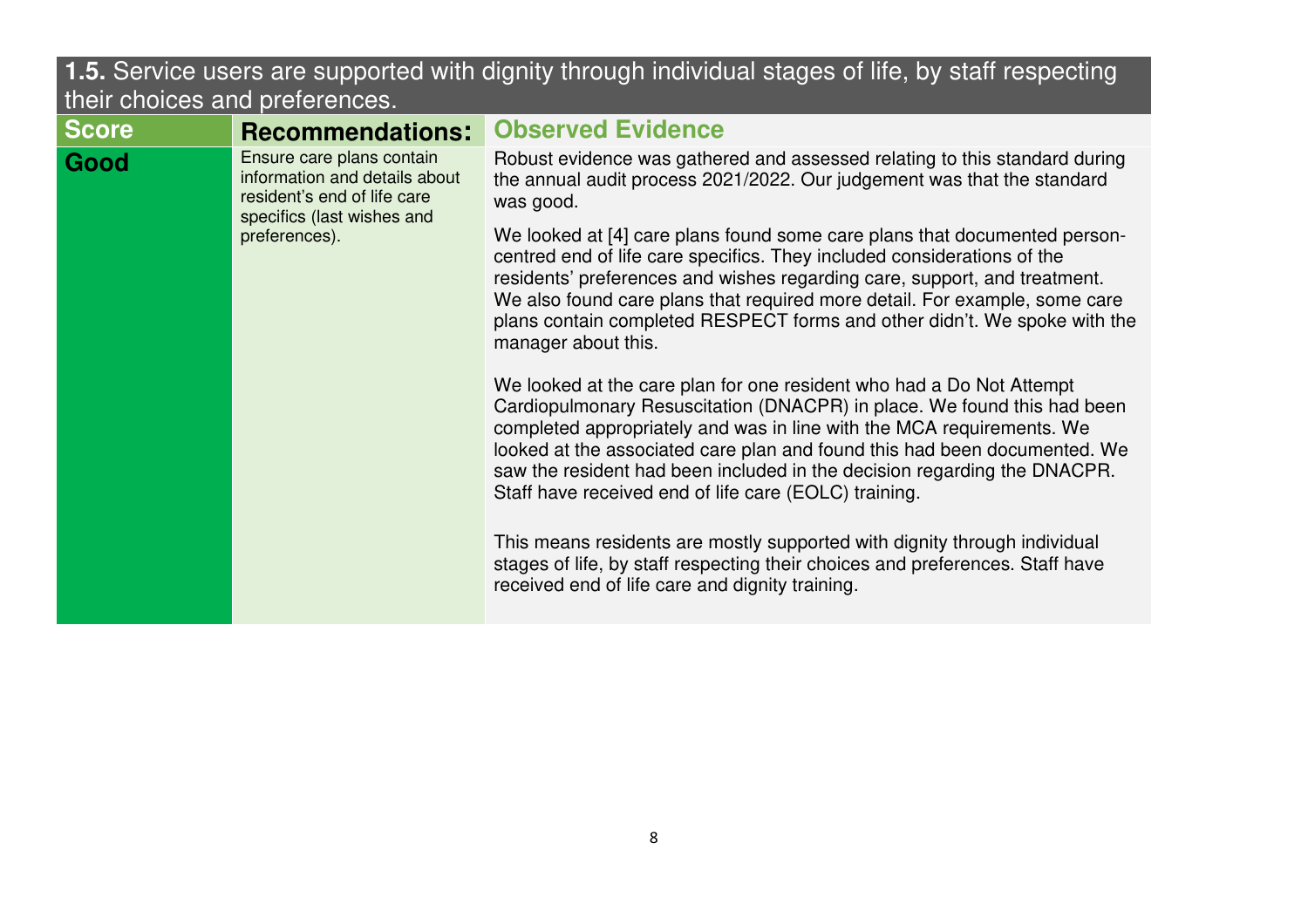**Standard Two: Keeping People Safe:** People are protected from abuse or the risk of abuse, including financial abuse and the safe handling of their medication. People are supported and needs are met in line with MCA and DoLs / DoLiC requirements.

**2.1**Service users are protected from abuse or risk of abuse. Their human rights are upheld through the effective operation of safeguarding arrangements. These identify and prevent abuse and are responded to appropriately.

| <b>Score</b>     | <b>Recommendations: Observed Evidence</b> |                                                                                                                                                                                                                                                                                                                                                                                                                                                              |
|------------------|-------------------------------------------|--------------------------------------------------------------------------------------------------------------------------------------------------------------------------------------------------------------------------------------------------------------------------------------------------------------------------------------------------------------------------------------------------------------------------------------------------------------|
| <b>Excellent</b> | None.                                     | Robust evidence was gathered and assessed relating to this standard during<br>the annual audit process 2021/2022. Our judgement was that the standard was<br>excellent.                                                                                                                                                                                                                                                                                      |
|                  |                                           | We looked at the safeguarding procedures and found this to be detailed and<br>included the contact details for Nottinghamshire County Council's adult<br>safeguarding team (MASH). We spoke with staff regarding their understanding<br>of adult safeguarding and found they knew what abuse is and how to report<br>this, using the local reporting requirements. We looked at the training records<br>and found staff had completed safeguarding training. |
|                  |                                           | We looked at the safeguarding folder which contained the safeguarding<br>information for all referrals, investigation outcomes. We found this folder to be<br>well organised, divided into sections (for easy use) and indexed. On discussion<br>with the manager they were able to provide a good knowledge and<br>understanding of the safeguarding pathway and referral procedures for<br>safeguarding.                                                   |
|                  |                                           | This means residents are protected from abuse or risk of abuse. Staff have<br>completed the training they require regarding safeguarding procedures.                                                                                                                                                                                                                                                                                                         |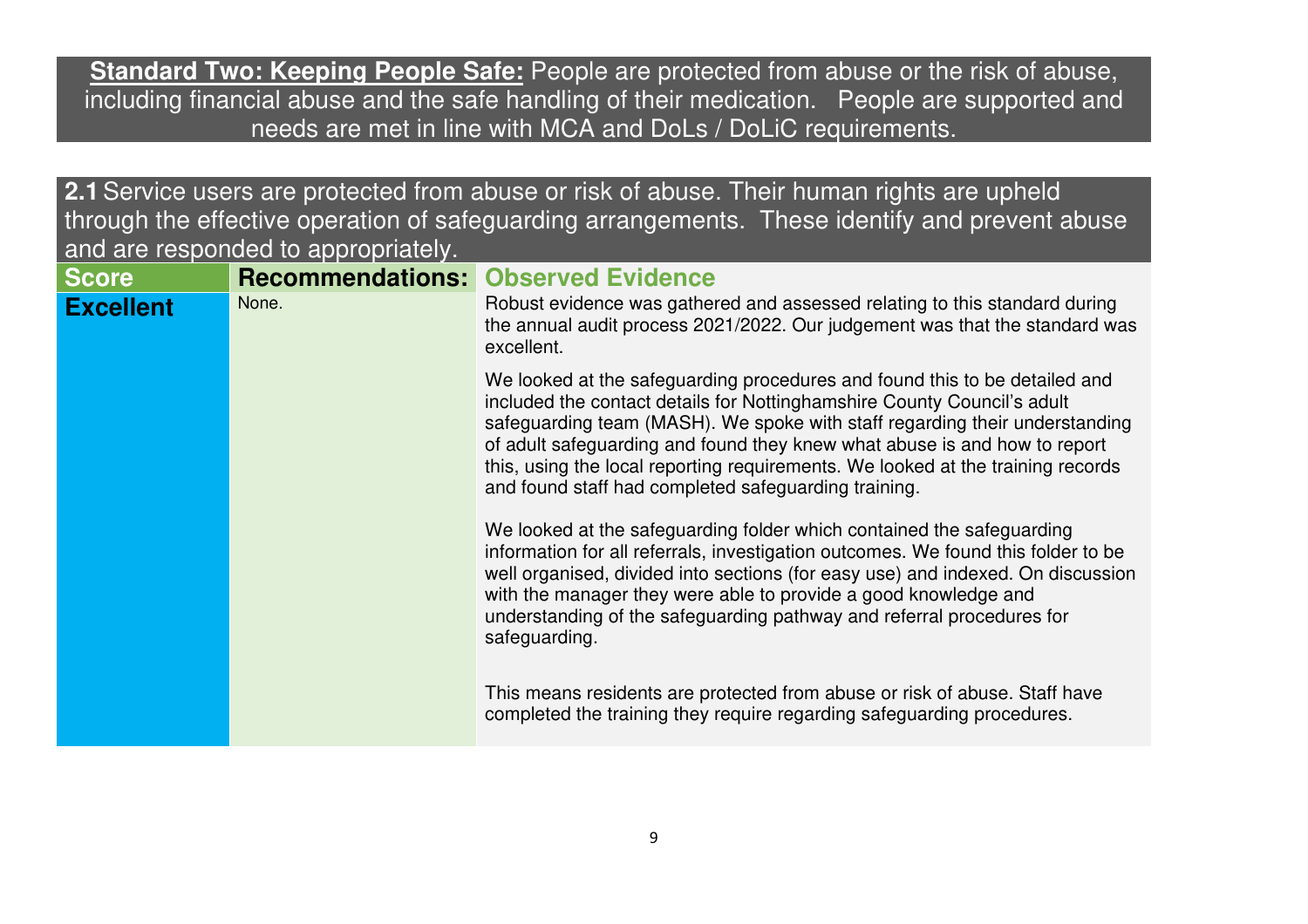## **2.2** Where the service user lacks capacity to make decisions, the requirements of the Mental Capacity Act 2005 are met.

| <b>Score</b>     | <b>Recommendations: Observed Evidence</b> |                                                                                                                                                                                                                                                                                                                                                             |
|------------------|-------------------------------------------|-------------------------------------------------------------------------------------------------------------------------------------------------------------------------------------------------------------------------------------------------------------------------------------------------------------------------------------------------------------|
| <b>Excellent</b> | None.                                     | Robust evidence was gathered and assessed relating to this standard during<br>the annual audit process 2021/2022. Our judgement was that the standard was<br>excellent.                                                                                                                                                                                     |
|                  |                                           | We looked at a sample of care plans and found people that lack capacity<br>around their care and treatment are assessed. We found Mental capacity and<br>best interests'(MCA/BI) assessments had been completed. We looked at staff<br>training records and found that staff had received Mental capacity act (MCA)<br>training, within the last 12 months. |
|                  |                                           | This means the requirements of the mental capacity act (MCA) are met. Staff<br>have received the appropriate training.                                                                                                                                                                                                                                      |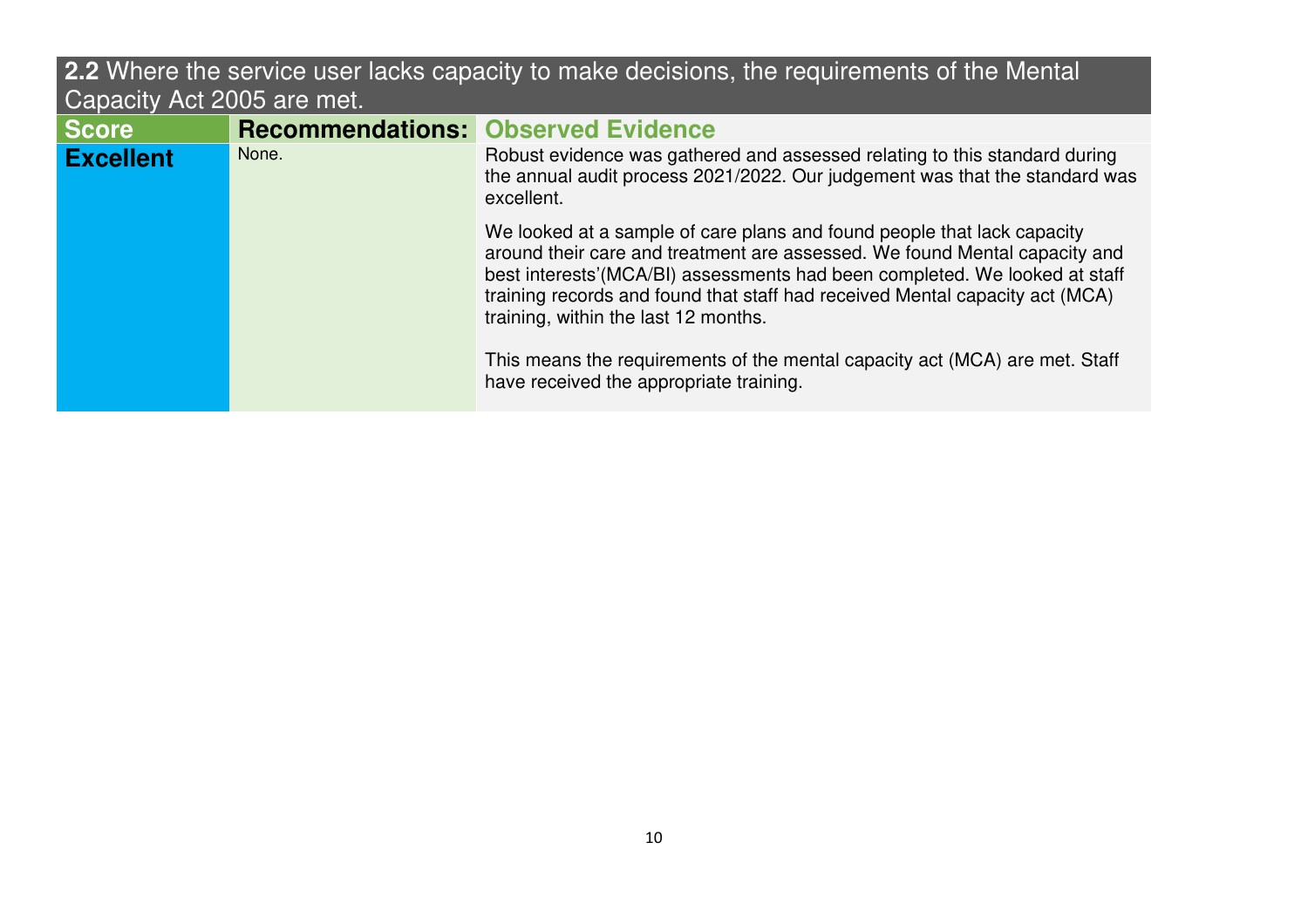**2.3** Service users are protected and supported to live with the least restrictions to their liberties. Where the service user is subject to restrictions and restraint, they must be authorised under the Deprivation of Liberty Safeguards (DoLS) and Deprivation of Liberty in Community referred to in Nottinghamshire as (DoLiC).

| <b>Score</b>     |       | <b>Recommendations: Observed Evidence</b>                                                                                                                                                                                                                                                                                                                                                                                                            |
|------------------|-------|------------------------------------------------------------------------------------------------------------------------------------------------------------------------------------------------------------------------------------------------------------------------------------------------------------------------------------------------------------------------------------------------------------------------------------------------------|
| <b>Excellent</b> | None. | Robust evidence was gathered and assessed relating to this standard during<br>the annual audit process 2021/2022. Our judgement was that the standard was<br>excellent.                                                                                                                                                                                                                                                                              |
|                  |       | Records seen show that any DoLs referrals have been submitted and have<br>been and are being managed appropriately. For example, any conditions are<br>looked at and transferred and used in the respective care plan for the resident.<br>Any actions are addressed. Statutory notifications are completed and forwarded<br>to the Care quality commission (CQC). Training records seen show that the<br>staffing team have received DoLs training. |
|                  |       | This means the requirements of Deprivation of Liberty Safeguards (DoLs) are<br>met. Staff have received Deprivation of liberty safeguards (DoLS) training.                                                                                                                                                                                                                                                                                           |

| <b>2.4</b> Service users are protected from financial or material abuse. |       |                                                                                                                                                                                                                                                                                                                                                                                                  |
|--------------------------------------------------------------------------|-------|--------------------------------------------------------------------------------------------------------------------------------------------------------------------------------------------------------------------------------------------------------------------------------------------------------------------------------------------------------------------------------------------------|
| <b>Score</b>                                                             |       | <b>Recommendations: Observed Evidence</b>                                                                                                                                                                                                                                                                                                                                                        |
| <b>Excellent</b>                                                         | None. | Robust evidence was gathered and assessed relating to this standard during<br>the annual audit process 2021/2022. Our judgement was that the standard was<br>excellent. We did not speak with residents regarding whether they had access<br>to money being kept safe by the care home provider.                                                                                                 |
|                                                                          |       | We spoke with the management about resident finances (weekly personal<br>allowances). The management told us they do hold some money for residents.<br>We looked at the records for this. For example, DE: Records say £3.63p held<br>by the provider and records suggest £3.63p (all correct). Also, PE: Records say<br>£27.46p held by the provider (checked and all is correct). We asked the |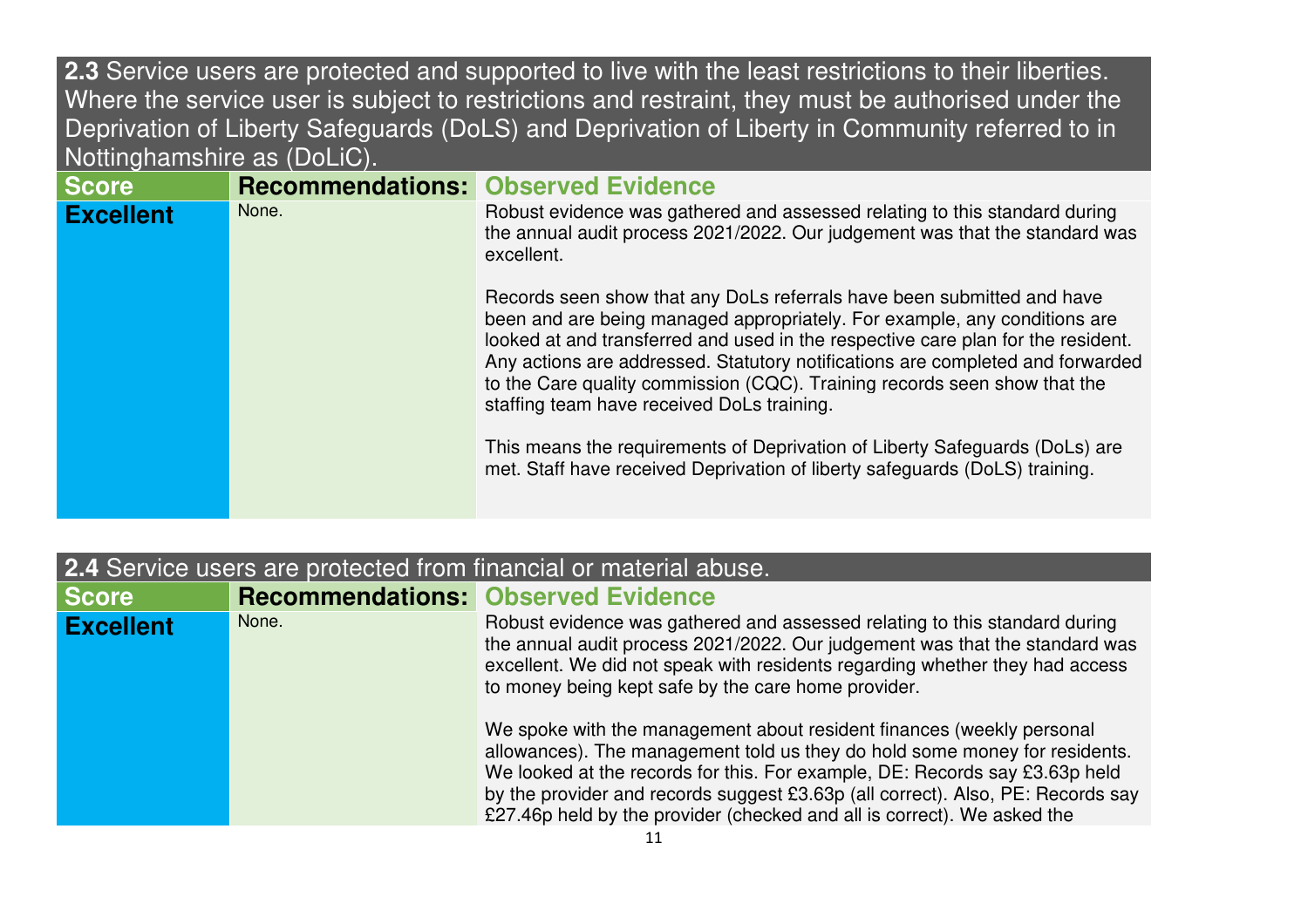#### **2.4** Service users are protected from financial or material abuse.

 manager if they hold any residents credit, debit or bank cards and PIN numbers and they told us they don't hold any. Receipts are provided and obtained for purchases and deposits of money to the top up money floats.

This means that residents are protected from financial abuse.

#### **2.5** There are systems in place to ensure medication is obtained, stored, and administered, reviewed documented and disposed of effectively and safely.**ScoreRecommendations: Observed Evidence**<br> **Good** Ensure the pharmacist is Robust evidence was gather contacted and provides written confirmation about the best, safe ways to hide and disguise medication via covert means for NT. Ensure a risk assessment is competed specifically for the covert medication administration for: NT and review this in line with the covert medication care plans month or sooner if needed. Ensure all handwritten medication MAR charts contain two staff initials to evidence information has been transferred and written correctly on the handwritten Robust evidence was gathered and assessed relating to this standard during the annual audit process 2021/2022. Our judgement was that the standard is good. We did not speak with residents or relatives about medication. We requested that the provider show us their medication policies and procedures, they complied with our request. This also included policies regarding the administration of covert medication. We looked at the care plans for [6] residents and found that these included considerations of their medication. We saw that where changes in medication had been made, care plans were updated accordingly. We found care plans described how residents preferred to receive their medication, and our observations demonstrated this to be true. We found where people were identified as lacking the mental capacity to make decisions regarding their medication, best interest decisions are appropriately completed (as and when needed). There is one resident currently receiving their medication covertly. Manager to obtained written confirmation regarding acceptable ways of hiding and disguising medication for: NT from the pharmacist. Also, to implement a completed risk assessment for covert medication. The manager told us they would address this.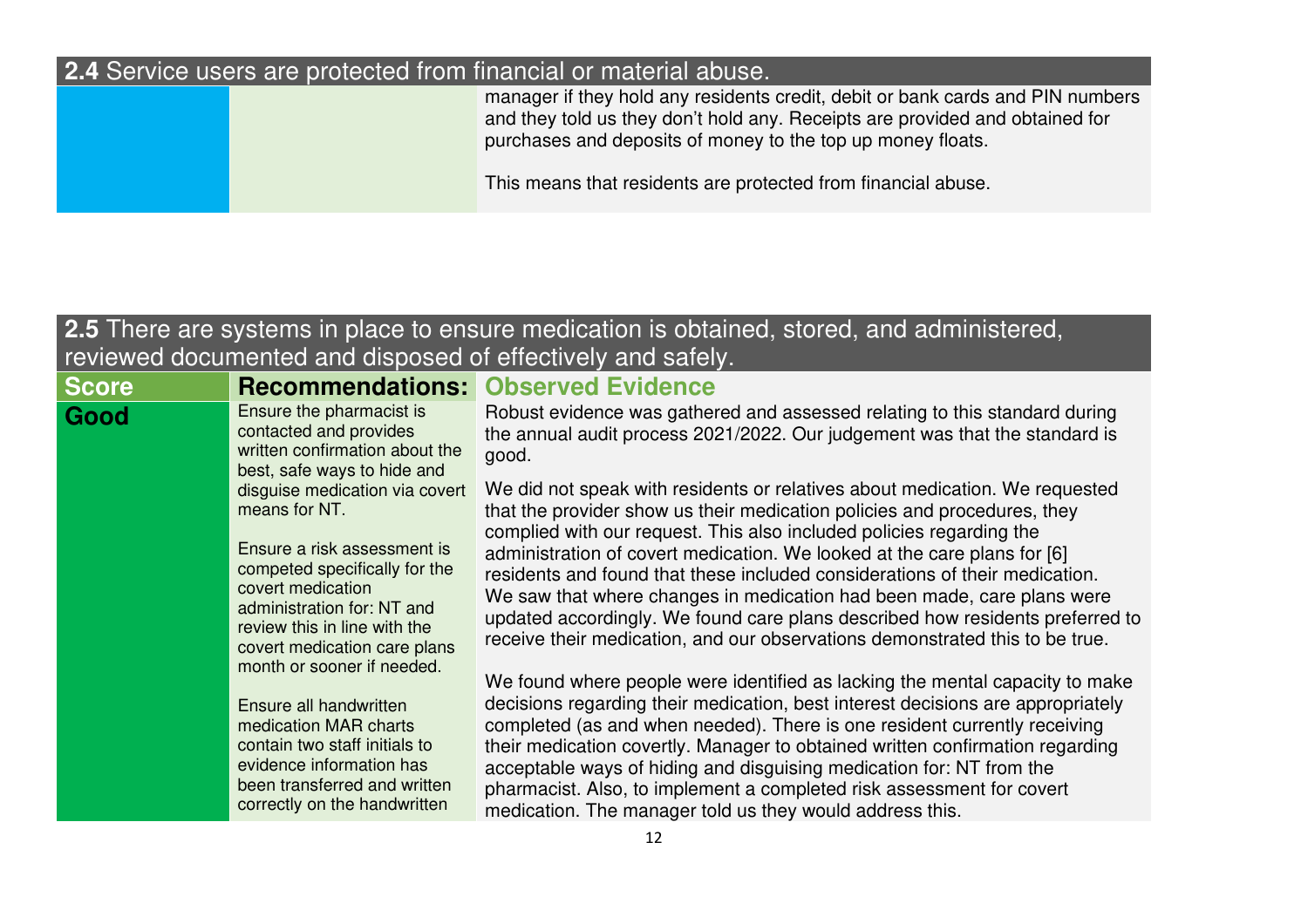#### **2.5** There are systems in place to ensure medication is obtained, stored, and administered, reviewed documented and disposed of effectively and safely.

MAR. Two staff to check all handwritten MAR every time.

Ensure all medication cream dispensers, tubes and containers have a date of opening and a date of discard recorded on them. Use stickers for this purpose.

 We looked at the storage of medicines and found that this was in line with the provider's policies and procedures. We saw medication trolleys used are secured to a wall in the clinic room, when not in use. We saw there was a daily record of medication fridge and clinic room temperature measurements, and these were in line with best practice guidelines. All up to date.

We looked at the system for ordering residents' medicines. We found the system ensured there was enough quantities in stock to meet individual residents' needs and in line with their prescriptions. We looked at the homely remedies and found these were being managed appropriately and safely and in line with the provider's procedures.

We looked at the system used for the disposing of medicines, and found the records matched the quantities of medicines held awaiting return. We spoke with staff and their description of the process for returning medicines matched the provider's policies and procedures. We looked at the medication administration records (MAR) for eight residents. We found that records of medicines being administered matched those identified in in the care plans. No signature gaps evident for the ones we looked at. Some handwritten MAR charts didn't contain two initials when being checked (details obtained for evidence). On discussion with the manager they told us they would investigate this with staff.

We saw where medicines were not administered; the records indicated the reasons for this. Our observations of staff during the medication round found that they were administering medicines safely and in line with prescribing instructions. We found residents were informed by staff of what was happening prior to administration and we saw that staff ensured the medication trolley was locked and safe when not being attended.

We saw where residents have been identified as requiring their medicines 'as and when required' or PRN; we found these to be managed appropriately. Our discussions with staff assured us they understood the provider's policies and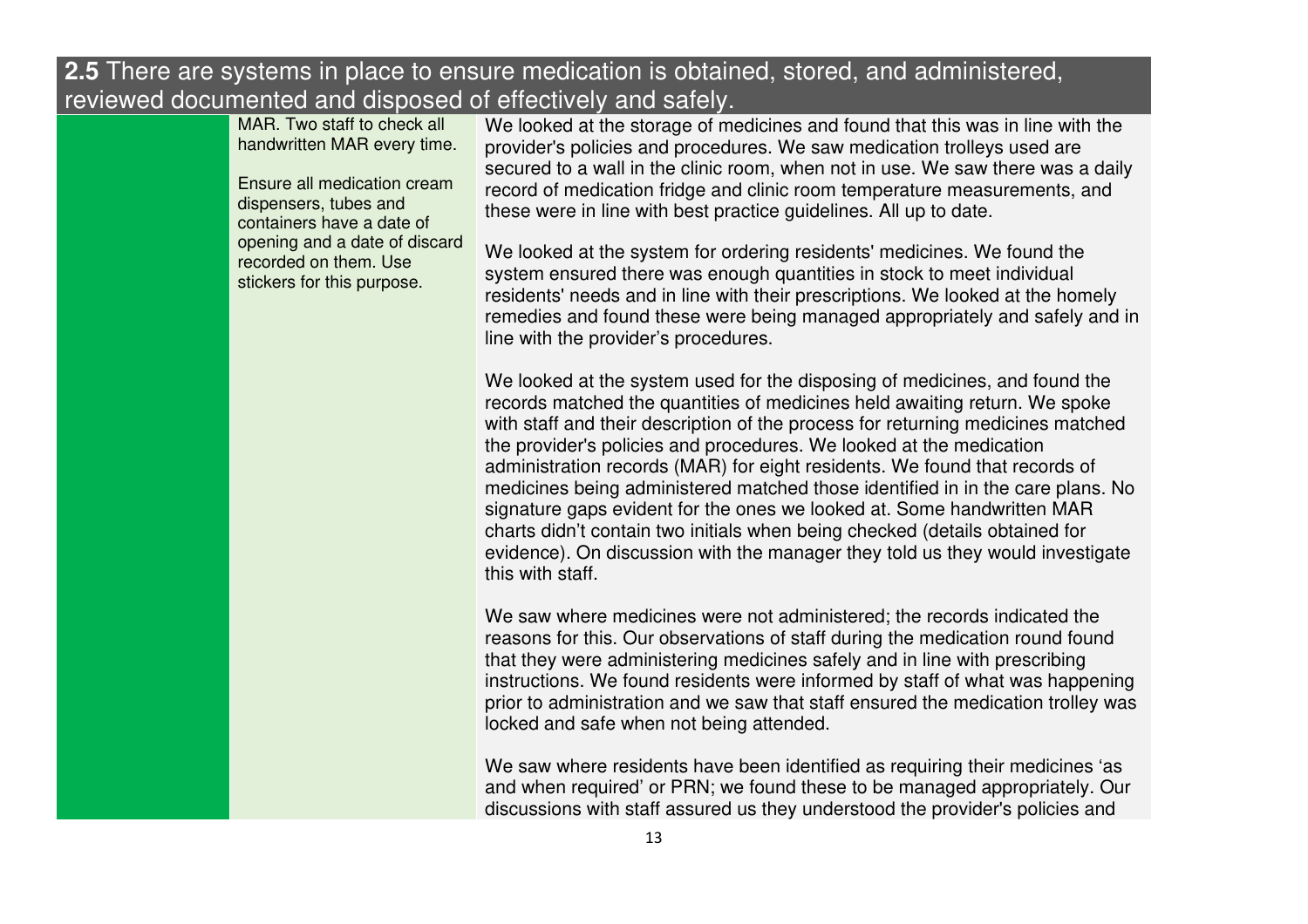#### **2.5** There are systems in place to ensure medication is obtained, stored, and administered, reviewed documented and disposed of effectively and safely.

 procedures in this area. We looked at the residents' care plans and found that reviews of PRN medicines were taking place on a regular basis. We saw that records of resident's prescriptions were kept and a current copy of the British National Formula (BNF) was accessible.

We found that the records for Controlled medication (Controlled Drugs CD) were accurate and reflected the quantities of medicines held. The storage and administration of controlled drugs was in line with the provider's policies and procedures. We found consideration had been given to the placing of patches, to ensure residents did not receive double doses. The sample of controlled medication we looked at were correct. We found all controlled medication was stored and locked away appropriately.

We found systems in place for the safe disposal of controlled drugs. We spoke with staff regarding their understanding of how to administer and safely dispose of controlled drugs. Their description assured us they were ensuring residents medicines were being administered safely. We saw the senior care worker administering residents' medication safely at lunchtime in the dining room and in other parts of the home.

We spoke with staff regarding how they would deal with an adverse medication incident. Their description of the actions they would take matched the provider's policies and procedures. We found for those residents who were responsible for their own medication, we found appropriate systems in place for the assessment, safe storage, and handling, whilst maintain the residents' independence.

We looked at the provider's records of training and found that all staff had received recent training in the safe handling of medicines. We saw that prior to staff undertaking medication administration, their competency was checked. For example, MV: 3/6/21 and next review: 24/5/22. We saw copies of completed medication audits documentation that had been completed. For example, Medication audit dated: 1/8/21 and 8/8/21. We looked at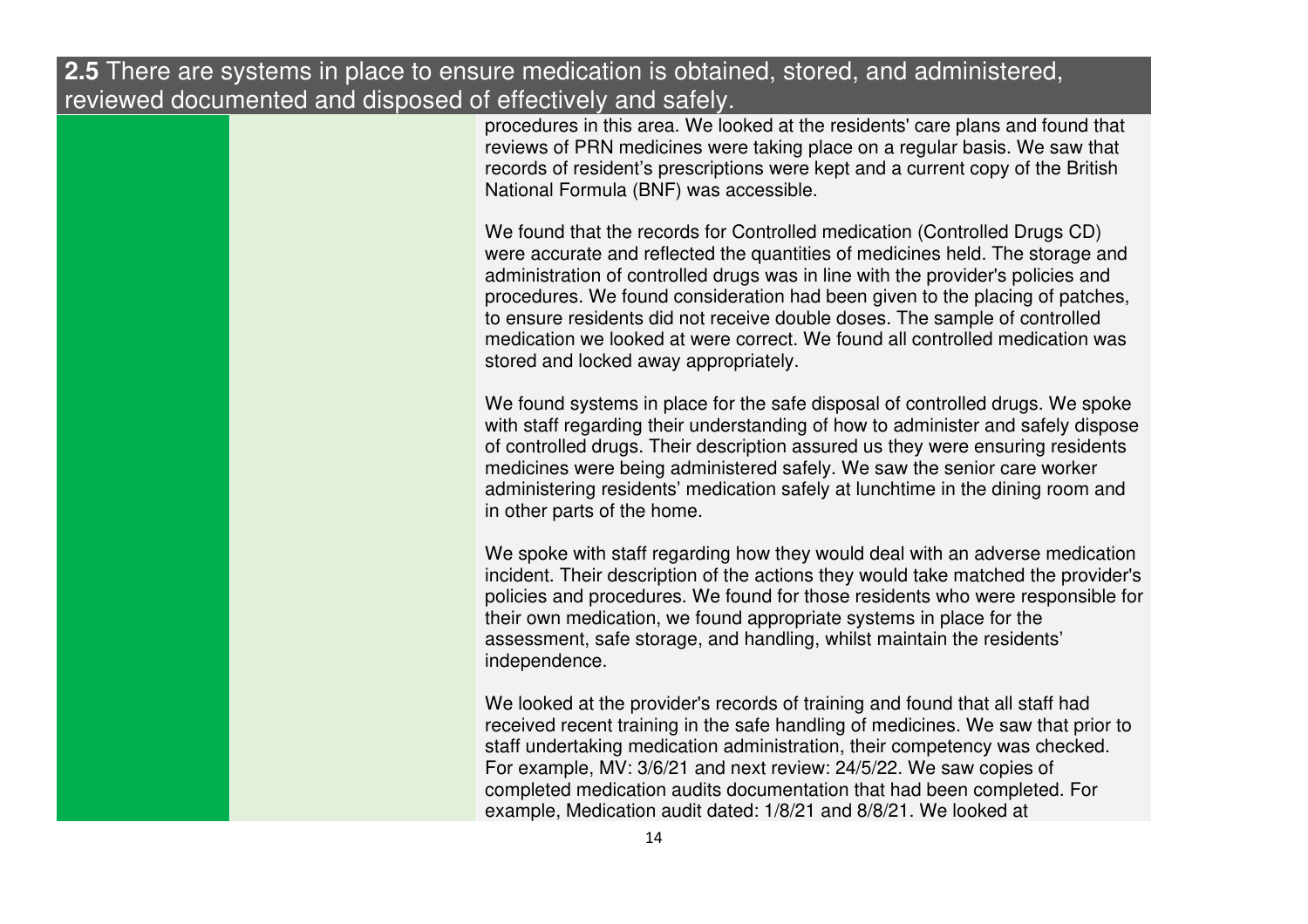**2.5** There are systems in place to ensure medication is obtained, stored, and administered, reviewed documented and disposed of effectively and safely.

> documentation relating to the application of medication creams. We found that these were being applied, signed for and recorded appropriately. We looked at a sample of medication cream dispensers and tubes and we found these didn't always have a date of opening and date of discard recorded on them. We spoke with the manager about this and they told us they would review the process for these.

This means that there are systems in place to manage, store, administer and document resident's medication to ensure residents are protected. See the recommendations given regarding covert medication administration. Two initials are required for all handwritten MAR charts. Opening dates and discard dates need adding to medication cream dispensers, tubes, and containers.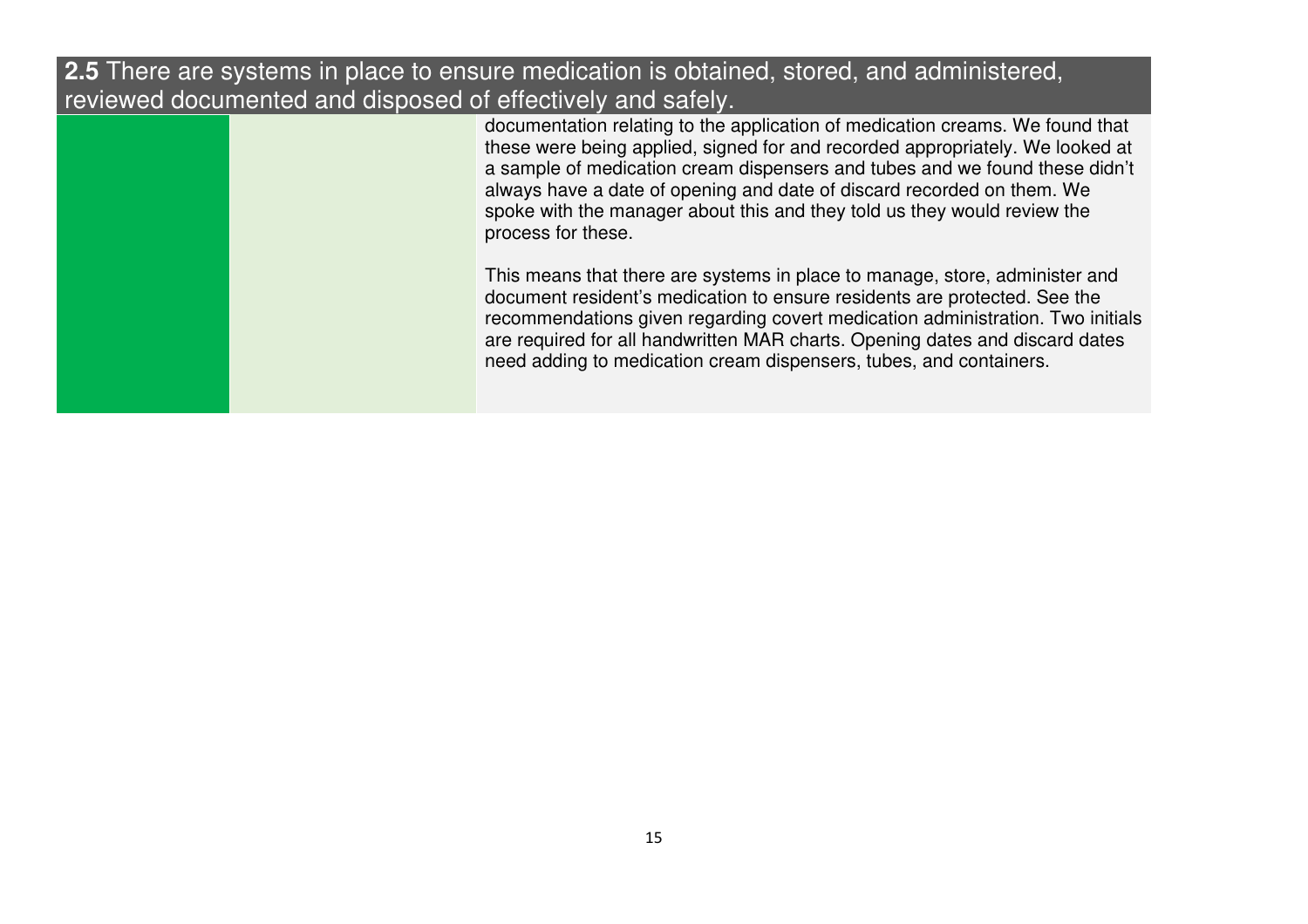**Standard Three: People who use services are supported by competent staff:** People are supported and cared for by sufficient numbers of staff who are suitably recruited and sufficiently inducted and trained to provide them with the knowledge, skills and experience to be competent and professional.

**3.1** Robust recruitment processes are completed with structured probation, supervision and appraisal arrangements in place for staff in line with Policies and Procedures**ScoreRecommendations: Observed Evidence<br>
<b>Excellent** None. Robust evidence was gather Exports **Excellence was gathered and assessed relating to this standard during Robust evidence was gathered and assessed relating to this standard during** the annual audit process 2021/2022. Our judgement was that the standard was excellent. We looked at a sample of staffing files [4] and we found that all appropriate checks have been completed. For example, obtaining 4 forms of identification, Disclosure barring service (DBS) checks. We found completed copies of staff induction programmes. Also, references from past employers. There are identification photographs on the staffing files. We spoke with care staff and they told us they do feel supported by the management. We spoke with the management about supervision and appraisals for the staffing team. Asking how they provide support. They told us they received formal supervision every 2 months. We looked at supervision records [4]. We found that the timescales for completion of supervision sessions is approximately every 2 months. We found that staff do receive an annual appraisal. We also found that staff meetings are held on a regular basis. Care staff told us the management have an open-door policy, so they can speak with a member of the management as and when needed. During our visit to this service we saw evidence to suggest the open-door policy works well. This means structured supervision and appraisal arrangements are in place for staff. Staff meetings are held. Staff can meet with the management when they wish (the management has an open-door policy).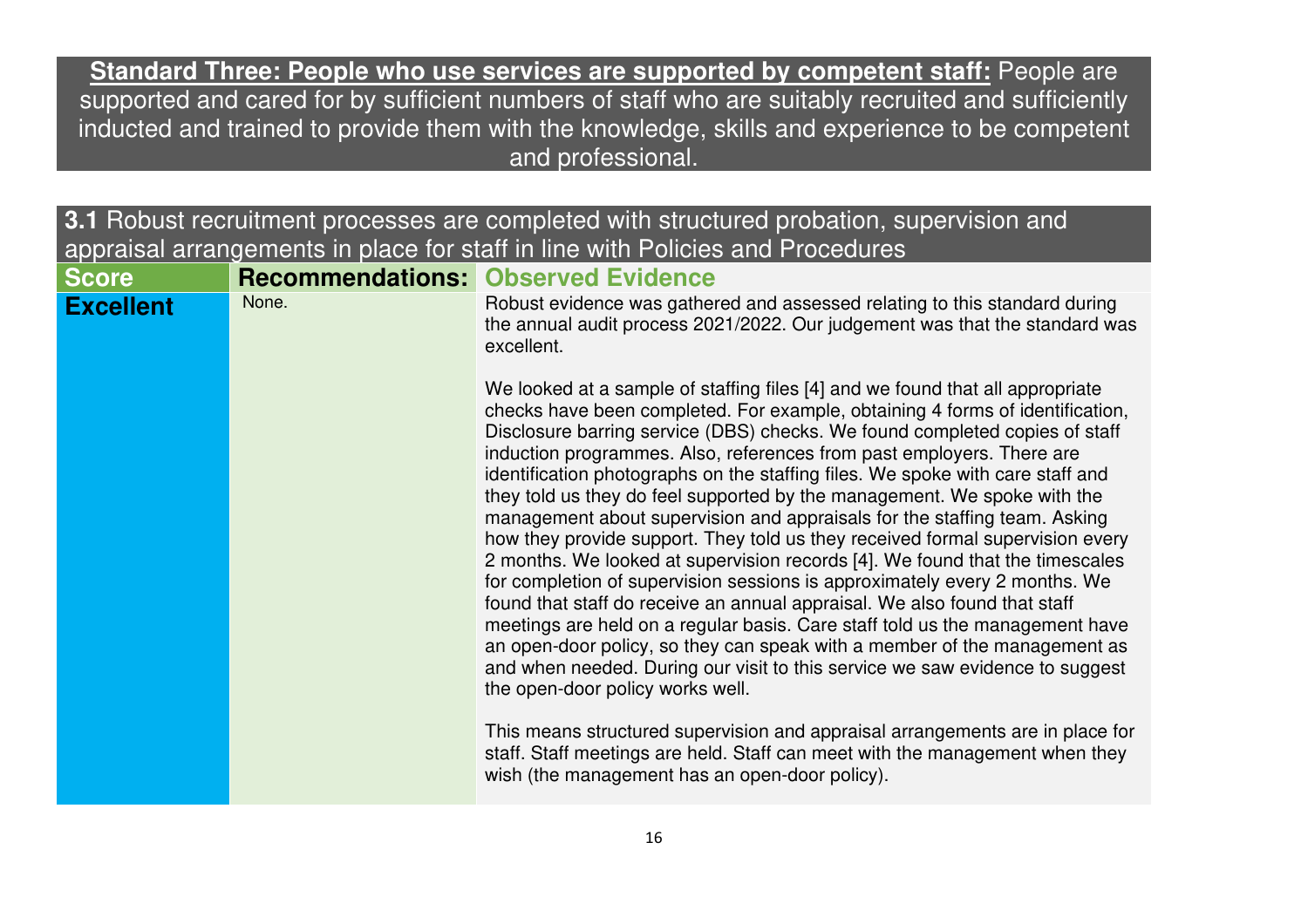| 3.2 Staff have the knowledge, experience, qualifications and skills to support the service users. |                                                                                                                                                                    |                                                                                                                                                                                                                                                                                                                                                                                                                                                                                                                                                                                                                                                                                                                                                        |
|---------------------------------------------------------------------------------------------------|--------------------------------------------------------------------------------------------------------------------------------------------------------------------|--------------------------------------------------------------------------------------------------------------------------------------------------------------------------------------------------------------------------------------------------------------------------------------------------------------------------------------------------------------------------------------------------------------------------------------------------------------------------------------------------------------------------------------------------------------------------------------------------------------------------------------------------------------------------------------------------------------------------------------------------------|
| <b>Score</b>                                                                                      |                                                                                                                                                                    | <b>Recommendations: Observed Evidence</b>                                                                                                                                                                                                                                                                                                                                                                                                                                                                                                                                                                                                                                                                                                              |
| Ensure all outstanding<br>Good<br>refresher training courses are<br>arranged, attended, and       | Robust evidence was gathered and assessed relating to this standard during<br>the annual audit process 2021/2022. Our judgement was that the standard was<br>good. |                                                                                                                                                                                                                                                                                                                                                                                                                                                                                                                                                                                                                                                                                                                                                        |
|                                                                                                   | completed by the staff that<br>require them.                                                                                                                       | We observed the care practices of staff. We found they understood the needs<br>of residents, and we found they were responsive and person-centred in their<br>actions. We spoke with three care staff about the specific needs of residents.<br>They were able to describe to us the residents identified needs and how they<br>support them. Training records and statistics seen. There are some gaps in<br>training figures. However, the manager told us they were in the process of<br>actioning these. For example, GHH: Fire safety awareness and Dignity and<br>respect. We looked at the training records, provided by the manager, and found<br>staff had completed compulsory and appropriate training needed within the last<br>12 months. |
|                                                                                                   |                                                                                                                                                                    | This means residents can be assured that the staff members delivering their<br>care has all the relevant knowledge and experience they need to provide safe<br>care and effective care. Some gaps within refresher training is being addressed<br>by the management.                                                                                                                                                                                                                                                                                                                                                                                                                                                                                   |

| 3.3 Staffing levels for the service are determined and deployed according to people's assessed<br>needs. |                                           |                                                                                                                                                                                                                                                                                                                                |
|----------------------------------------------------------------------------------------------------------|-------------------------------------------|--------------------------------------------------------------------------------------------------------------------------------------------------------------------------------------------------------------------------------------------------------------------------------------------------------------------------------|
| <b>Score</b>                                                                                             | <b>Recommendations: Observed Evidence</b> |                                                                                                                                                                                                                                                                                                                                |
| <b>Excellent</b>                                                                                         | None.                                     | Robust evidence was gathered and assessed relating to this standard during<br>the annual audit process 2021/2022. Our judgement was that the standard was<br>excellent.<br>We spoke with the home manager regarding how they determined the number<br>of staff members required. They told us they use dependency assessments. |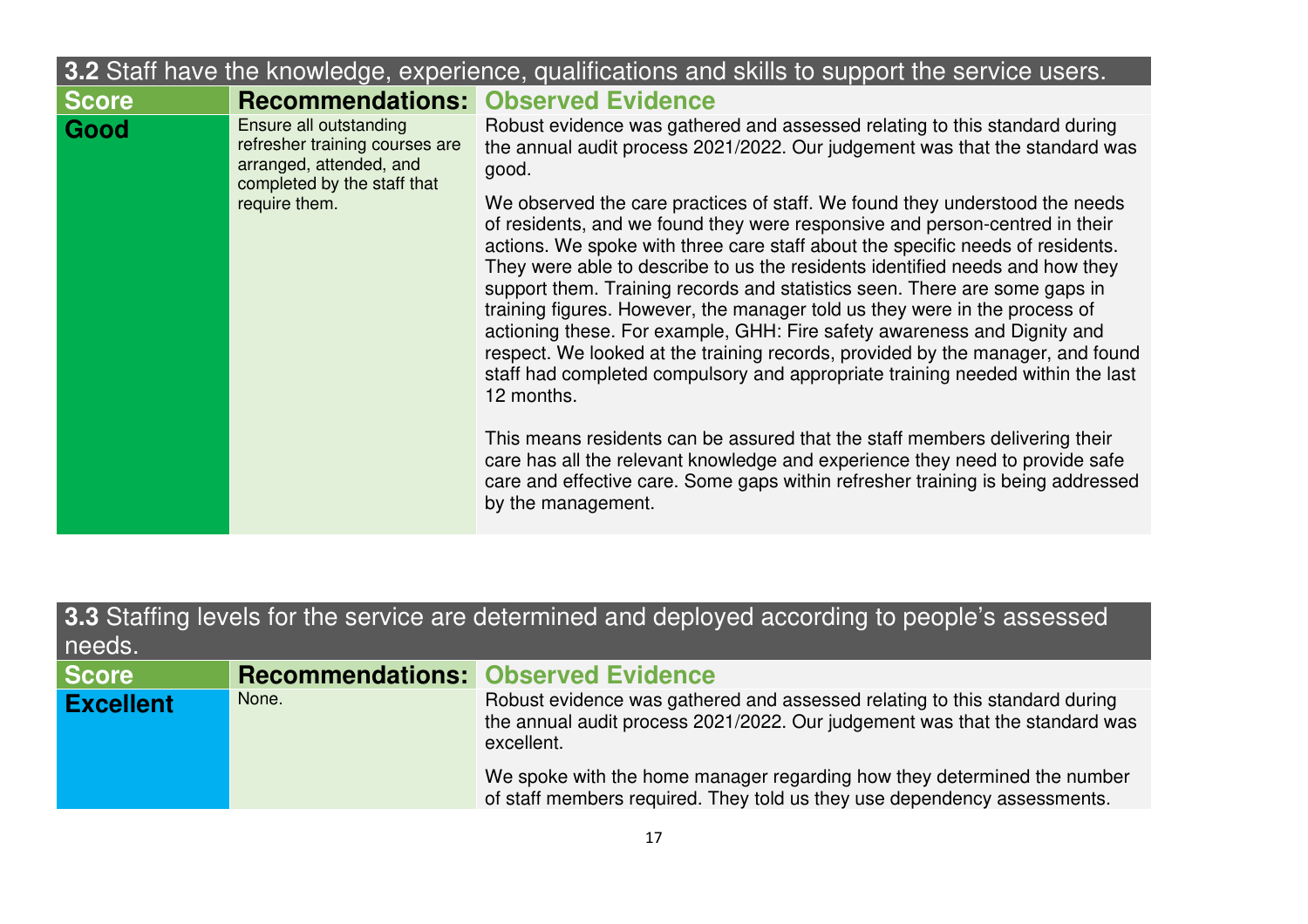#### **3.3** Staffing levels for the service are determined and deployed according to people's assessed needs.

We looked at the dependency assessments for residents and found these to be an assessment of the needs of the person. We looked at the staff rota and found the staff planned to be working on the day of our visit matched those who were at work. We looked at how staff were deployed around the care home and found staff were well distributed. Staff rotas documented the same staffing levels at weekends.

We obtained copies of the completed dependencies for this month and found these are a calculation of the staffing hours needed to manage the care needs of all residents who reside at the home. We looked at how meaningful group and individual activities were planned. We found activities were planned and the staff were available to facilitate these activities.

We spoke with residents regarding how they spent their time. They told us there is something happening in the home each day if you wish to get involved.

This means staffing levels for the service are determined and deployed according to people's assessed needs. Staffing rotas devised and social activities for residents are planned and provided.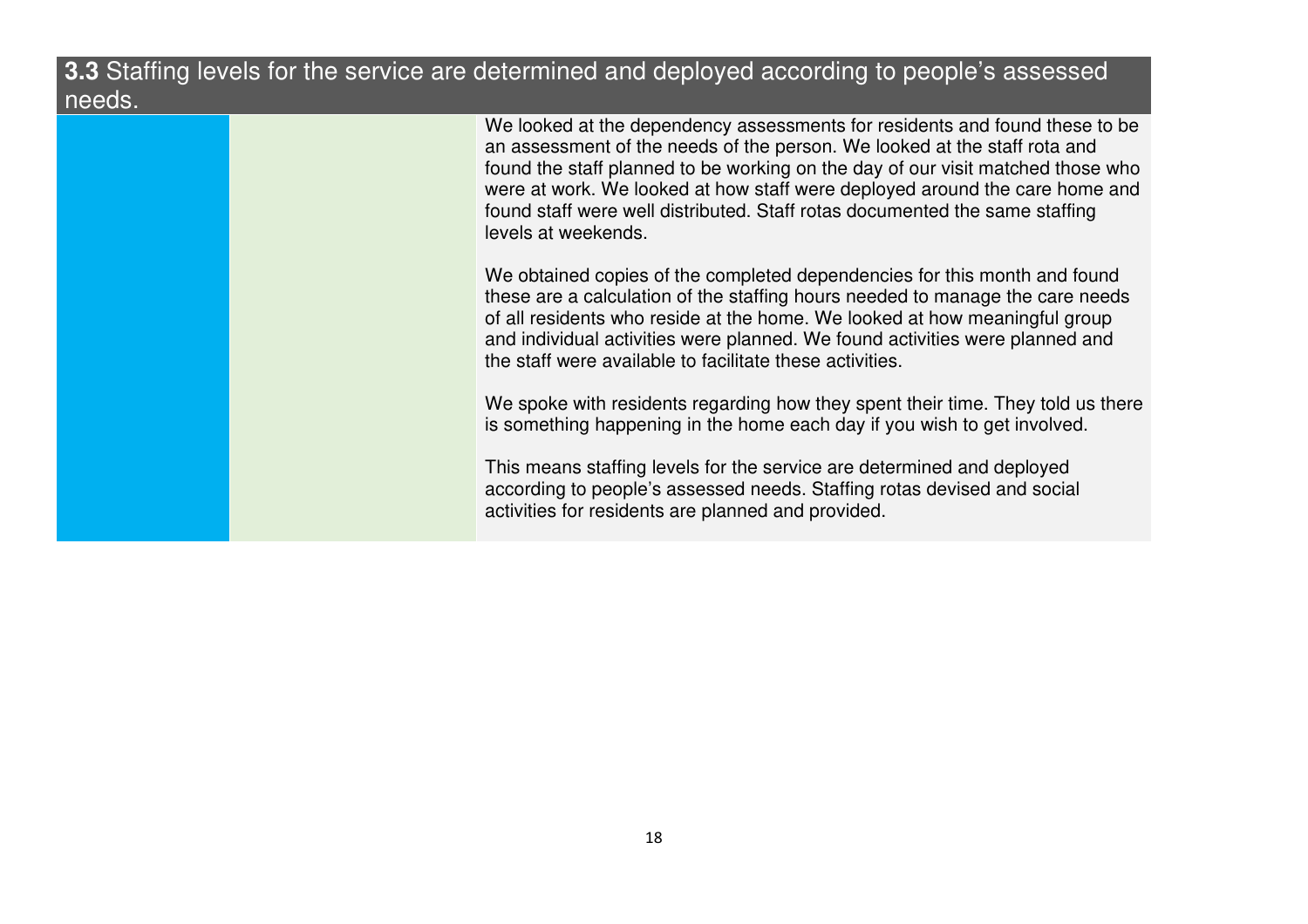**Standard Four: Services are managed effectively:** People receive high quality care through an effectively managed service. The provider/manager takes responsibility, is accountable for their actions, and has an effective system for identifying, assessing and monitoring the quality of the service provision.

| 4.1 People receive high quality care through an effectively managed service. |       |                                                                                                                                                                                                                                                                                                                                                                                                                        |
|------------------------------------------------------------------------------|-------|------------------------------------------------------------------------------------------------------------------------------------------------------------------------------------------------------------------------------------------------------------------------------------------------------------------------------------------------------------------------------------------------------------------------|
| <b>Score</b>                                                                 |       | <b>Recommendations: Observed Evidence</b>                                                                                                                                                                                                                                                                                                                                                                              |
| <b>Excellent</b>                                                             | None. | Robust evidence was gathered and assessed relating to this standard during<br>the annual audit process 2021/2022. Our judgement was that the standard was<br>excellent.                                                                                                                                                                                                                                                |
|                                                                              |       | We spoke with residents and asked them if they knew who the home manager<br>was. They told us they were aware of who the manager was and spoke with<br>them most days. We looked at the provider's CQC registration on our visit and<br>found that care was delivered in line with the registered regulated activities. We<br>found that the home manager was registered with the Care quality commission<br>$(CQC)$ . |
|                                                                              |       | We looked at the manager's qualifications, experience and training and found<br>this to be appropriate, and suitable to lead the team. The staff we spoke with<br>told us the manager was very supportive. Our observations of the home<br>manager found they were able to lead the team.                                                                                                                              |
|                                                                              |       | This means the service and the manager is registered with the care quality<br>commission (CQC). A business continuity plan is in place.                                                                                                                                                                                                                                                                                |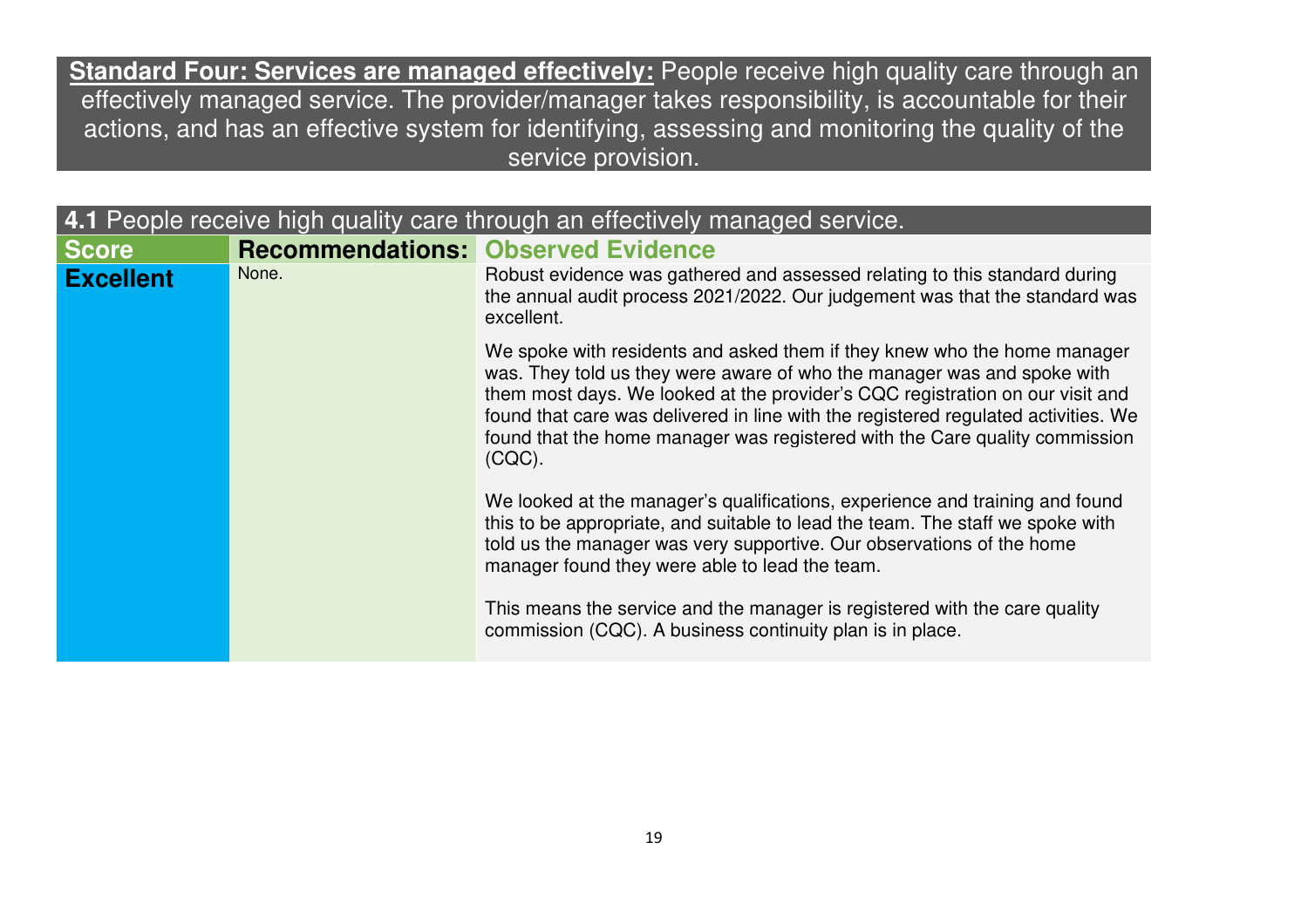| 4.2 There is an effective system for identifying, assessing, monitoring the quality of service<br>delivery. |       |                                                                                                                                                                                                                                                                                                                                                                                                                                                                                                                                                                                                                                                       |
|-------------------------------------------------------------------------------------------------------------|-------|-------------------------------------------------------------------------------------------------------------------------------------------------------------------------------------------------------------------------------------------------------------------------------------------------------------------------------------------------------------------------------------------------------------------------------------------------------------------------------------------------------------------------------------------------------------------------------------------------------------------------------------------------------|
| <b>Score</b>                                                                                                |       | <b>Recommendations: Observed Evidence</b>                                                                                                                                                                                                                                                                                                                                                                                                                                                                                                                                                                                                             |
| <b>Excellent</b>                                                                                            | None. | Robust evidence was gathered and assessed relating to this standard during<br>the annual audit process 2021/2022. Our judgement was that the standard was<br>excellent.                                                                                                                                                                                                                                                                                                                                                                                                                                                                               |
|                                                                                                             |       | We found evidence of comprehensive auditing processes in place to monitor<br>quality of service delivery. We found the manager use findings from audits to<br>form an action plan with measurable outcomes, realistic timescales and who is<br>responsible to drive completion, we found the results from findings within the<br>audits are used to produce reports to inform the owner of the service.                                                                                                                                                                                                                                               |
|                                                                                                             |       | We found evidence that audits had been completed on a regular basis, with<br>overarching annual review to inform the organisation. Example, we saw are:<br>Infection prevention and control audits, Medication audits and many others. We<br>asked the provider to comment on how residents are consulted about the run-<br>ning of the service. They told us they hold meetings. We looked at the minutes<br>of resident's, relative's and staff meetings and found these had been held regu-<br>larly. Quality assurance surveys are completed (questionnaires). We were pro-<br>vided with the documentation following the most recent assessment. |
|                                                                                                             |       | This means there is a system for identifying, assessing, monitoring the quality<br>of service delivery and risks to health, welfare, and safety of residents. Quality<br>assurance questionnaire surveys are completed and evaluated.                                                                                                                                                                                                                                                                                                                                                                                                                 |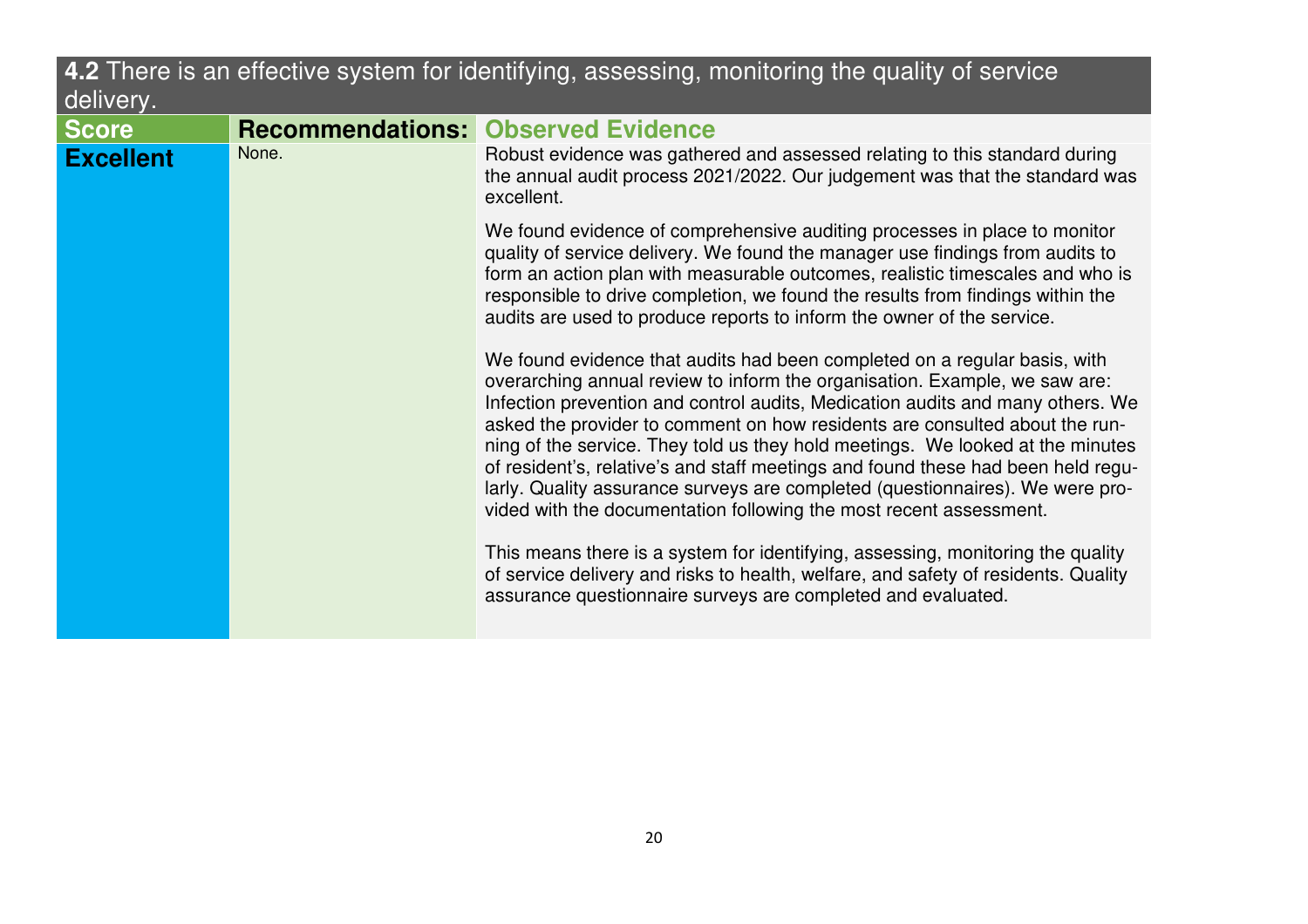**4.3** There is an effective system for identifying, receiving, handling and responding to and learning from complaints and concerns raised.

| <b>Score</b>     |       | <b>Recommendations: Observed Evidence</b>                                                                                                                                                                                                                                                                                                                                                                                                                      |
|------------------|-------|----------------------------------------------------------------------------------------------------------------------------------------------------------------------------------------------------------------------------------------------------------------------------------------------------------------------------------------------------------------------------------------------------------------------------------------------------------------|
| <b>Excellent</b> | None. | Robust evidence was gathered and assessed relating to this standard during<br>the annual audit process 2021/2022. Our judgement was that the standard was<br>excellent.                                                                                                                                                                                                                                                                                        |
|                  |       | We spoke with residents and asked them whether they knew who they would<br>make complaints to or raise their concerns if they weren't happy with the care<br>they received. One resident said, "I know who to contact".                                                                                                                                                                                                                                        |
|                  |       | We looked at the provider's complaints procedure and found this contained<br>timescales, the responsible person and contact details for Care quality<br>commission (CQC). We saw copies of the complaint's procedure on display in<br>the care home. We looked at residents, relatives and staff minutes of meetings<br>and found there were opportunities to raise concerns. We found records<br>relating to any complaints had been addressed appropriately. |
|                  |       | This means there is an effective system for identifying, receiving, handling, and<br>responding to and learning from complaints.                                                                                                                                                                                                                                                                                                                               |

| 4.4 How is technology used to enhance the delivery of effective care and support? |       |                                                                                                                                                                                                                                                                                                                                                                                                          |
|-----------------------------------------------------------------------------------|-------|----------------------------------------------------------------------------------------------------------------------------------------------------------------------------------------------------------------------------------------------------------------------------------------------------------------------------------------------------------------------------------------------------------|
| <b>Score</b>                                                                      |       | <b>Recommendations: Observed Evidence</b>                                                                                                                                                                                                                                                                                                                                                                |
| <b>Excellent</b>                                                                  | None. | Robust evidence was gathered and assessed relating to this standard during<br>the annual audit process 2021/2022. Our judgement was that the standard was<br>excellent.                                                                                                                                                                                                                                  |
|                                                                                   |       | Computers are used to send emails by the manager and care staff. We spoke<br>with the manager. We asked them whether they use any technology. They told<br>us residents use Skype/Zoom and FaceTime for contacting relatives, family,<br>and friends if they wish too. We were told that I-pads are used. We looked at<br>one and found that these are also used by residents and for taking and storing |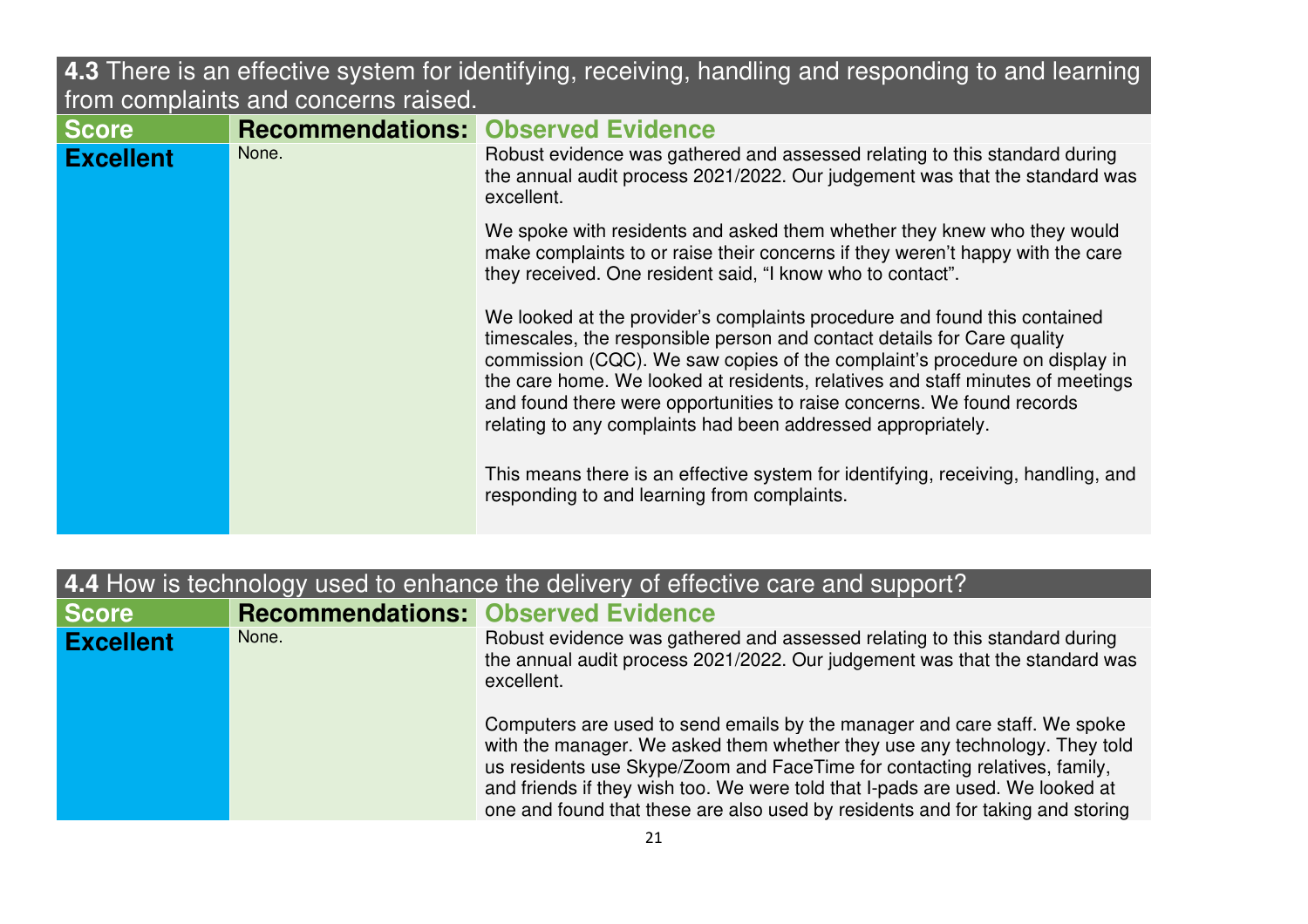### **4.4** How is technology used to enhance the delivery of effective care and support?

 photographs. Staff told us residents sometimes use them for playing games. The home has an electronic call bell system in place.

This means residents do have access to technology as and when needed.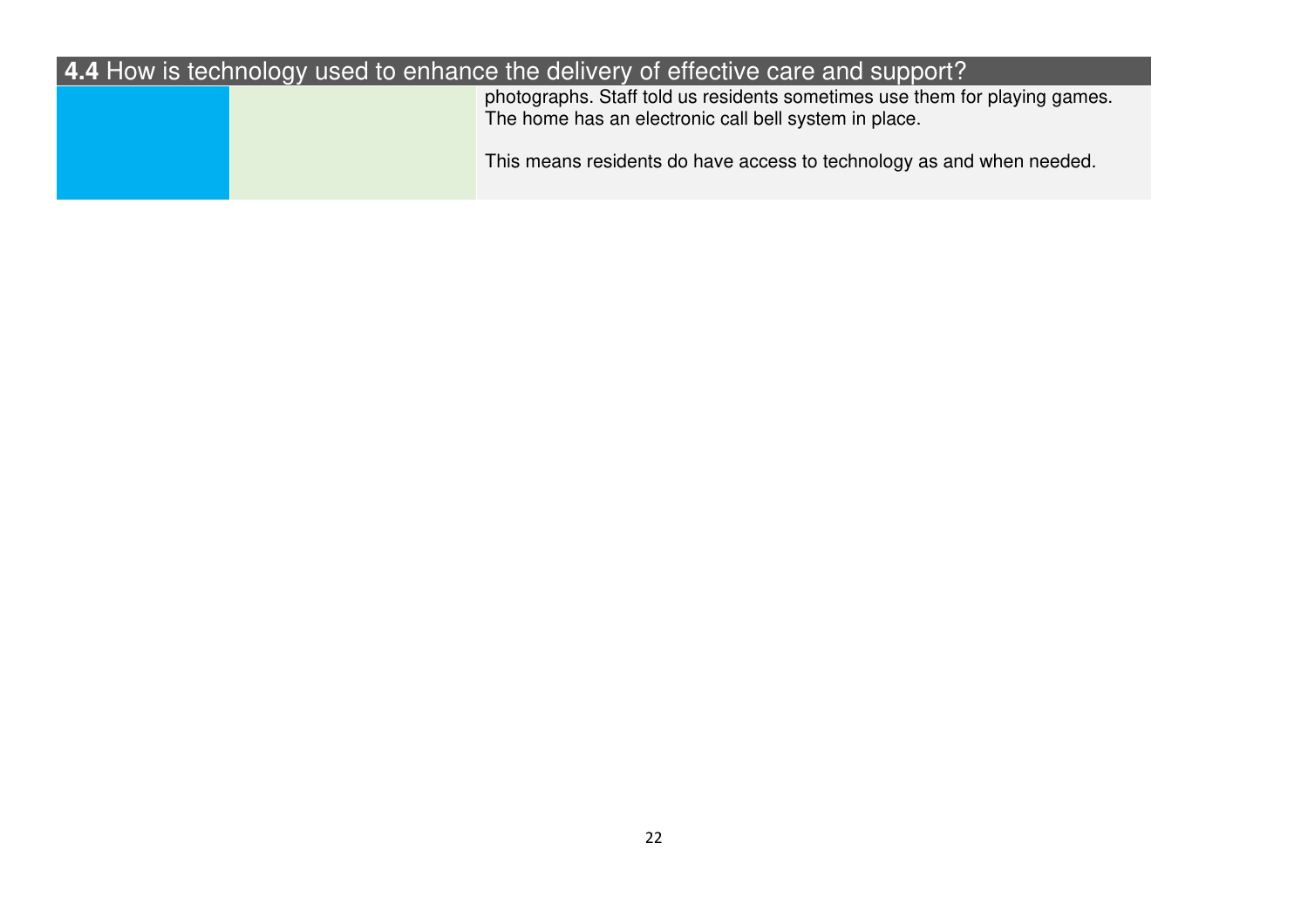#### **Standard Five: Environment is safe and homely:** People live in an environment which is clean, safe and personalised.

**5.1** The accommodation is safe, comfortable, and suitable for the service delivery and promotes well-being. There are effective cleaning and maintenance schedules in place which ensure suitable standards of living are maintained.

| <b>Score</b>     |       | <b>Recommendations: Observed Evidence</b>                                                                                                                                                                                                                                                                                                                                                                                                                                                                                                                                                 |
|------------------|-------|-------------------------------------------------------------------------------------------------------------------------------------------------------------------------------------------------------------------------------------------------------------------------------------------------------------------------------------------------------------------------------------------------------------------------------------------------------------------------------------------------------------------------------------------------------------------------------------------|
| <b>Excellent</b> | None. | Robust evidence was gathered and assessed relating to this standard during the<br>annual audit process 2021/2022. Our judgement was that the standard was<br>excellent.                                                                                                                                                                                                                                                                                                                                                                                                                   |
|                  |       | We spoke with residents [2] regarding the physical environment of the care home.<br>They said, "Nicely decorated" and "Newly painted dining room". We found what we<br>had been told was true.                                                                                                                                                                                                                                                                                                                                                                                            |
|                  |       | We looked around the care home, at communal spaces, residents' rooms,<br>bathrooms, and toilets. We found the premises to be maintained to a good<br>standard. We looked at the exterior and grounds and gardens of the care home,<br>and we found these to be maintained to a good standard. We found that resident<br>can access the garden when they wish. We saw suitable garden furniture and<br>seating available. We found the garden to be a pleasant space for residents.                                                                                                        |
|                  |       | We looked at a sample of cleaning schedules and found these show details of how<br>to clean effectively. Cleaning schedules also show that night staff carry out cleaning<br>tasks. We looked and found that staff have access to hand washing, toileting and/or<br>bathroom facilities. Records show that each resident's room is deep cleaned on a<br>regular basis. Staff told us if a resident moves out or passes the room is deep<br>cleaned and decorated. We saw a sample of completed maintenance schedules.<br>The maintenance staff member attended at the time of this visit. |
|                  |       | This means the accommodation is safe, comfortable, and suitable for the service<br>delivery and promotes well-being.                                                                                                                                                                                                                                                                                                                                                                                                                                                                      |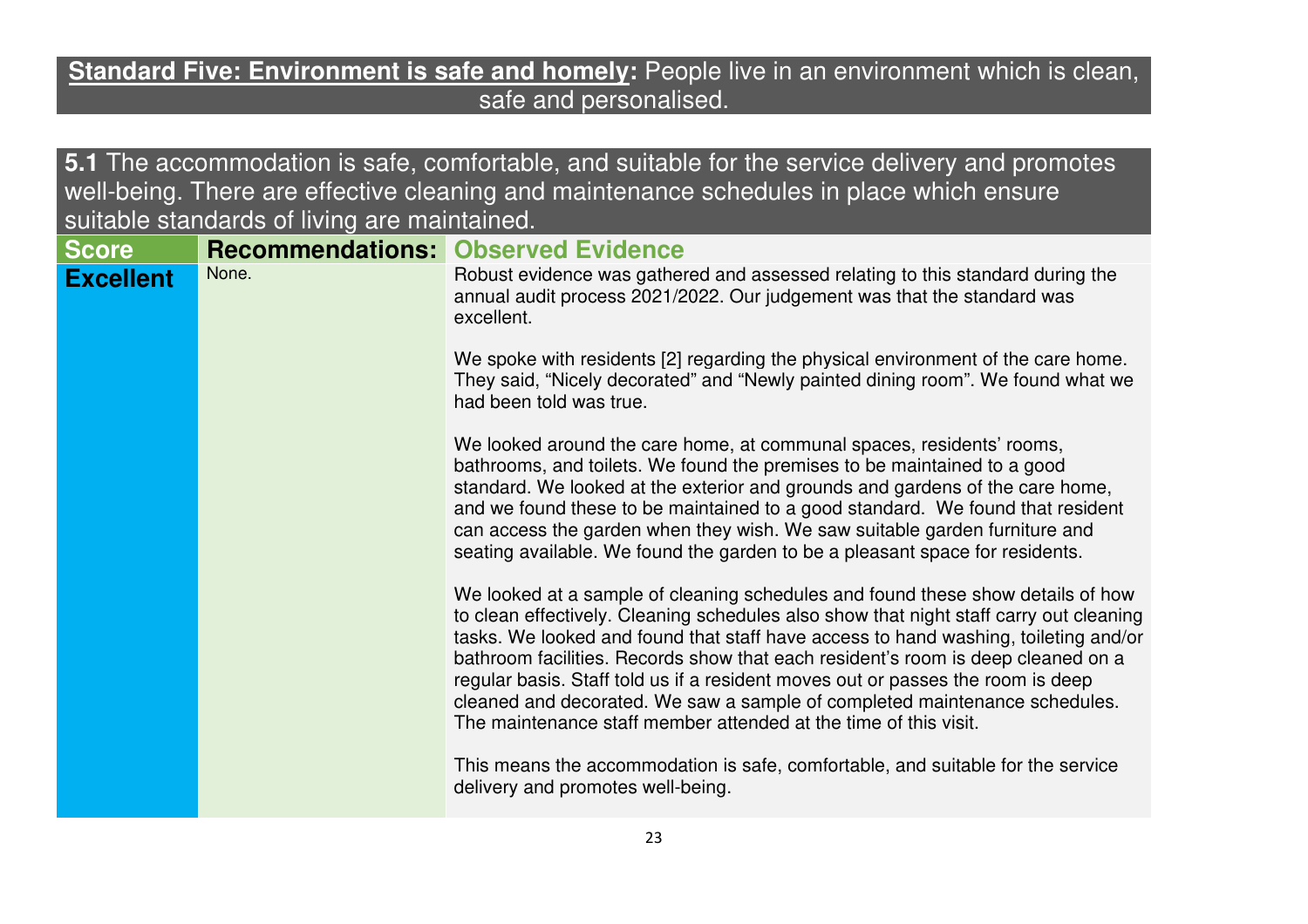| 5.2 Infection Prevention Control, risks to health, welfare and safety of service users including fire<br>safety and management. |                                                                                  |                                                                                                                                                                                                                                                                                                                                                                                                                                                                                                                                                                                                                                                                                                                                                                                                                                                                                                                                                                                                                                                                                                                                                                                                                                                                                                                                                                                                                                                                                                                                                                                                                                                                                                                                                                                                                                                                                                                                                                                                                                                                                                                             |
|---------------------------------------------------------------------------------------------------------------------------------|----------------------------------------------------------------------------------|-----------------------------------------------------------------------------------------------------------------------------------------------------------------------------------------------------------------------------------------------------------------------------------------------------------------------------------------------------------------------------------------------------------------------------------------------------------------------------------------------------------------------------------------------------------------------------------------------------------------------------------------------------------------------------------------------------------------------------------------------------------------------------------------------------------------------------------------------------------------------------------------------------------------------------------------------------------------------------------------------------------------------------------------------------------------------------------------------------------------------------------------------------------------------------------------------------------------------------------------------------------------------------------------------------------------------------------------------------------------------------------------------------------------------------------------------------------------------------------------------------------------------------------------------------------------------------------------------------------------------------------------------------------------------------------------------------------------------------------------------------------------------------------------------------------------------------------------------------------------------------------------------------------------------------------------------------------------------------------------------------------------------------------------------------------------------------------------------------------------------------|
| <b>Score</b>                                                                                                                    | <b>Recommendations:</b>                                                          | <b>Observed Evidence</b>                                                                                                                                                                                                                                                                                                                                                                                                                                                                                                                                                                                                                                                                                                                                                                                                                                                                                                                                                                                                                                                                                                                                                                                                                                                                                                                                                                                                                                                                                                                                                                                                                                                                                                                                                                                                                                                                                                                                                                                                                                                                                                    |
| Good                                                                                                                            | Ensure all recommendations<br>given by the (NHS IPC CCG)<br>community matron are | Robust evidence was gathered and assessed relating to this standard during the<br>annual audit process 2021/2022. Our judgement was that the standard was good.                                                                                                                                                                                                                                                                                                                                                                                                                                                                                                                                                                                                                                                                                                                                                                                                                                                                                                                                                                                                                                                                                                                                                                                                                                                                                                                                                                                                                                                                                                                                                                                                                                                                                                                                                                                                                                                                                                                                                             |
|                                                                                                                                 | addressed within the set<br>timeframes stipulated.                               | We looked at systems in place and found there is a system for managing and moni-<br>toring health and safety within the service. We found staff adequately were in-<br>formed and educated about general health and safety and infection control policies,<br>procedures, and government guidance within the home, and this also includes<br>Coronavirus (Cvd19). We checked the training completed by staff and found staff<br>had completed training in these areas. For example, Infection prevention and con-<br>trol (IPC), COSHH and RIDDOR training and training about Coronavirus (Cvd19).<br>We were told by the manager that they keep in close contact with the NHS Infection<br>prevention and control team and Public Health England (PHE). Records seen sup-<br>port this. Infection Prevention and Control (NHS CCG) completed an audit at this<br>service on: 21/09/2021 and we found several recommendations were given. We<br>saw evidence to show that the manager is working through these with timescales.<br>Records seen support completion of some recommendations and other are still in<br>the process of being actioned. For example, Room 14 "Ensure that as well as a<br>daily clean all staff are aware of their responsibility to clean commode pots and<br>frames after each use. Suitable cleaning products should be available for staff to do<br>this" Timeframe for this to be actioned is the end of November 2021 by the man-<br>ager and the team leaders.<br>We looked at equipment and found these had been regularly checked and main-<br>tained. Staff are aware of how to report any maintenance issues. We found where<br>issues are identified all measures are followed to rectify them with clear actions<br>documented. The person responsible for maintenance attended the home at the<br>time of our visit. We found fire assessments had been completed and fire equip-<br>ment checks had been completed as required. We saw records regarding the com-<br>pletion of Infection prevention and control (IPC) audits and action plans are gener-<br>ated when required. |